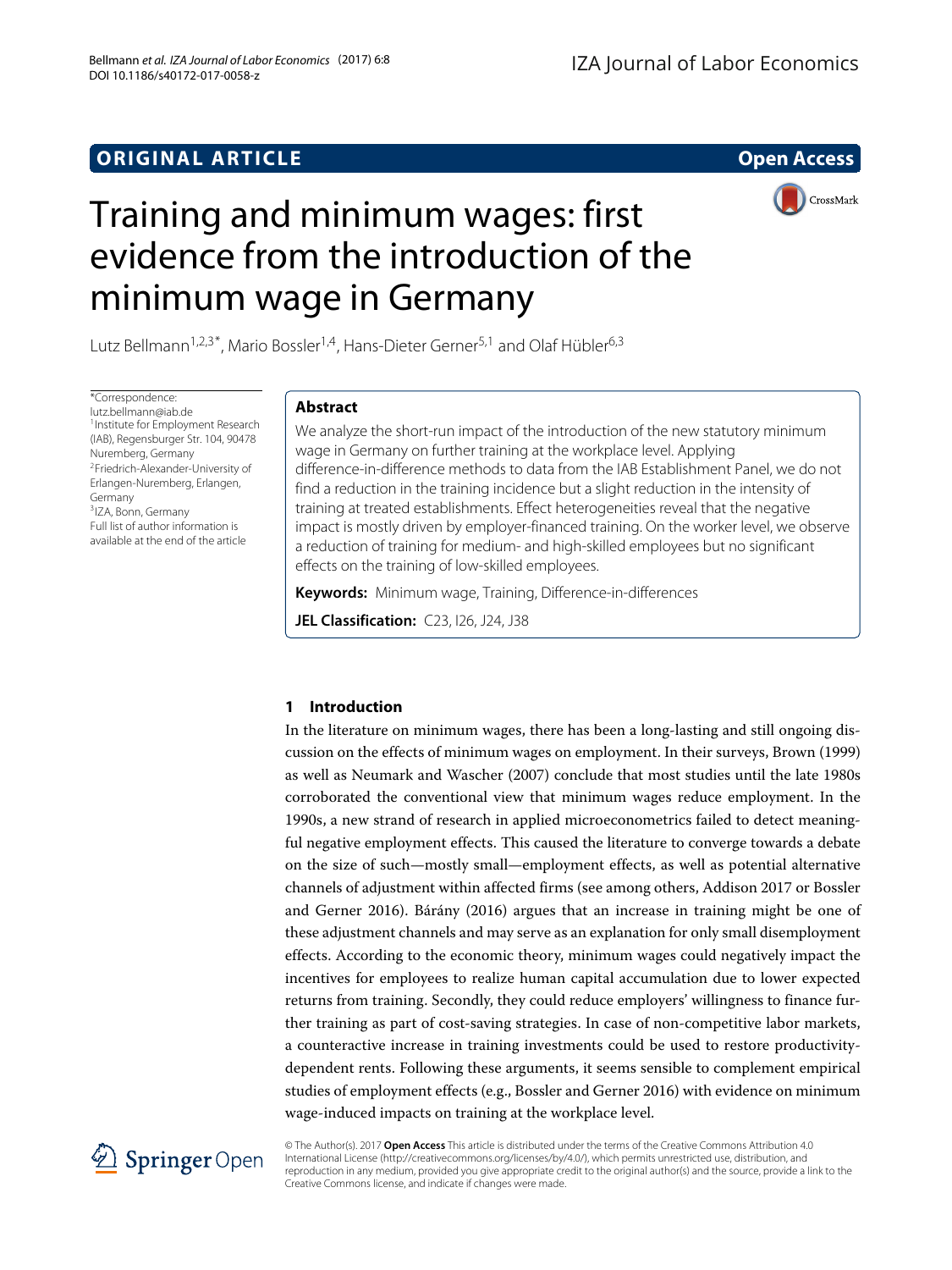Of the 28 member states of the European Union, 22 have a statutory minimum wage, while sectoral-specific minimum wages and collective bargaining regimes are used in the remaining six countries (Schulten [2016\)](#page-21-5). In Germany, the statutory minimum wage came into force on 1 January 2015 after it was approved in parliament on 11 July 2014. It is the first compulsory minimum wage that it is valid to all employees with only minor exemptions.<sup>1</sup> The minimum wage was introduced in response to a period of two decades of a substantial decrease in collective bargaining coverage and an increase in wage inequality. The new minimum wage is largely binding, and employer expectations surveyed prior to the minimum wage introduction make adjustments in firm-financed training likely (Bossler [2017\)](#page-21-6). Based on a biennial suggestion of the newly introduced minimum wage commission, the minimum wage can be adjusted by a legislative decree of the German Federal Government. The Minimum Wage Law §9(2) determines that the commission shall suggest a minimum wage that contributes to an appropriate minimum protection of workers and to fair and performing conditions of competition and does not jeopardize employment. While there is no clear connection between the height of the minimum wage and the cost of living, the law states that the development of the minimum wage should align the development of collectively bargained wages in Germany.

This article studies the minimum wage effects on training in course of an introduction of a statutory minimum wage in continental Europe. Applying difference-in-differences estimation techniques to data of the IAB Establishment Panel 2011–2015, the analysis contributes to the literature on training and minimum wages in three aspects. First, we present training effects of the new statutory minimum wage in Germany, which was introduced on 1 January 2015. Second, we can distinguish between three types of training (external training courses, internal training courses, and training on the job) and three skill groups (unskilled workers, workers with vocational qualifications, workers with university degrees). Third, we distinguish between training that is solely firm-financed and training which includes employee expenditures. The empirical analysis of minimum wage effects on training with establishment data is a useful supplement to investigations of individual data. However, employer-employee data that include the time period of the German minimum wage introduction are not yet available.

The article proceeds as follows. Section [2](#page-1-0) describes the theoretical aspects presented in previous literature based on which we formulate empirical hypotheses. Section [3](#page-4-0) describes the data and microeconometric methods of our analysis. Section [4](#page-6-0) presents the empirical results including a sample description, the baseline difference-in-differences results, robustness checks, and effect heterogeneities with respect to sectors, types of training, the employees' financial participation at training costs, and training by qualification levels. Section [5](#page-18-0) concludes.

#### <span id="page-1-0"></span>**2 Previous literature and hypotheses**

In this section, we review the minimum wage literature with respect to effects on training. The implementation of the statutory minimum wage affects the individuals' and firms' training decisions, as it potentially changes the opportunity costs and the gains of training. According to the standard human capital theory, a large part of human capital is accumulated on the job. Employees often finance these investments through wage cuts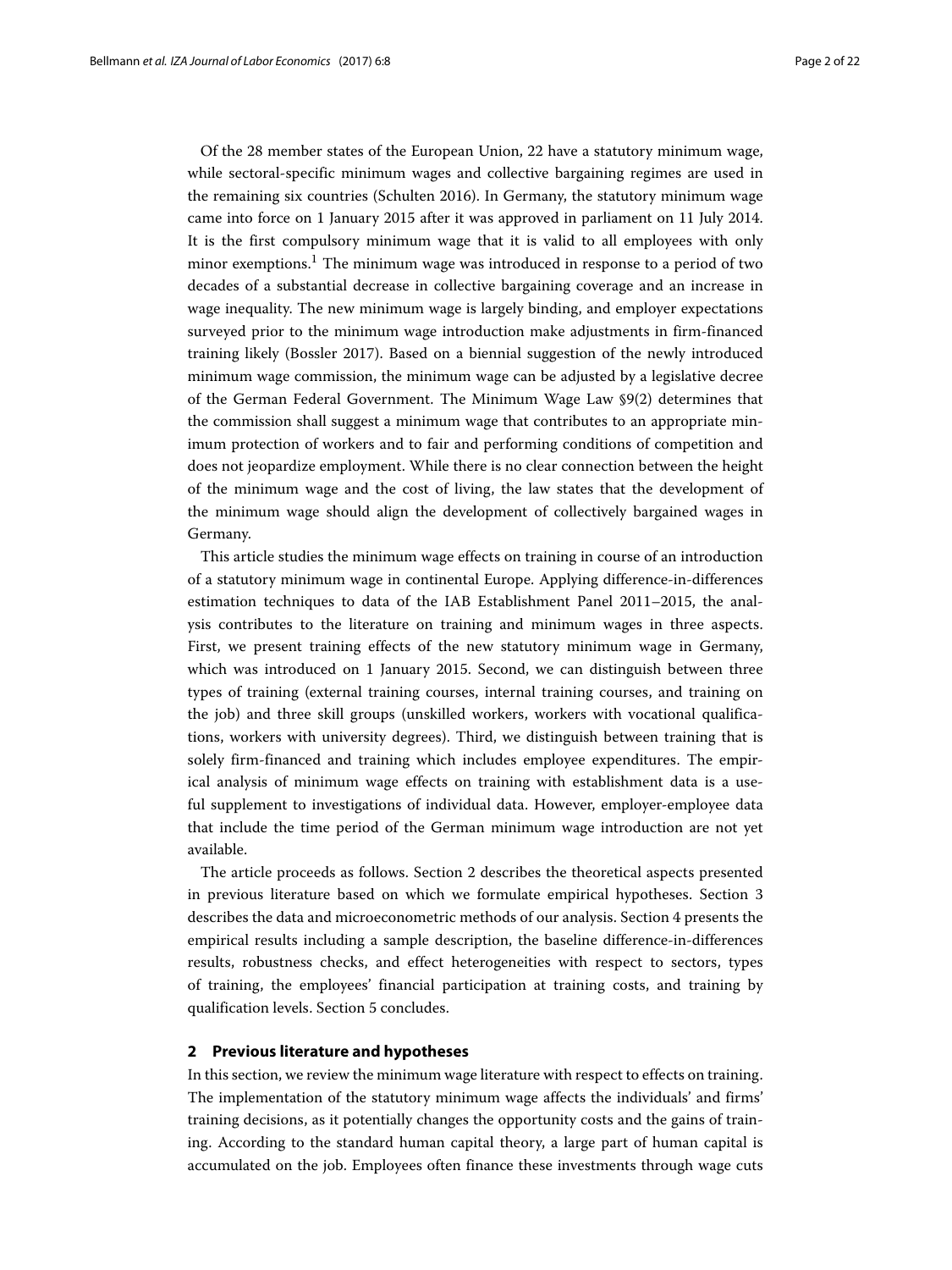since they can internalize future gains from training due to an increased productivity. However, a binding minimum wage may inhibit the ability of employers to cut wages to finance training costs (or the firm's share of training costs). Therefore, the implementation of minimum wages is predicted to decrease training of low-paid employees.

In the literature, Leighton and Mincer [\(1981\)](#page-21-7) corroborate this conjecture by showing that US states with a relatively high proportion of low-skilled employees, and thus a relatively larger applicability of the federal minimum wage, exhibit lower training activities. Hashimoto [\(1982\)](#page-21-8) argues that minimum wages enhance labor market competition through increasing competition for jobs. This, in turn, leads to a reduction in training. Lazear [\(1979\)](#page-21-9) estimates the effects of an increase in the minimum wage on training intensity and finds a reduction between 3 to 15% from what it would have been in the absence of changes in the minimum wage. The negative effect of minimum wages on training is also supported in studies by Schiller [\(1994\)](#page-21-10) who analyzes young labor market entrants that receive less training if they are paid the minimum wage and by Neumark and Wascher [\(2001\)](#page-21-11) who exploit variation of minimum wages across US states.

Departing from the standard theoretical view that labor markets are competitive, Acemoglu and Pischke [\(2003\)](#page-21-12) show that the effect of minimum wages on training depends on the labor market structure (Additional file [1\)](#page-20-0). In the presence of labor market frictions, firms receive productivity-dependent rents by paying wages below productivity, i.e., rent = productivity – wage. A binding minimum wage redistributes some fraction of these rents from employers to employees. Even though training is costly, this creates an incentive for firms to increase productivity through training in order to restore the level of rents to some higher level.<sup>2</sup> In the empirical part of their article, Acemoglu and Pischke [\(2003\)](#page-21-12) use the US National Longitudinal Survey of Youth for the years 1987 to 1992 and measure competitiveness by industry wage differentials and find some weak evidence that training is positively related to minimum wages among workers in less competitive sectors.

In line with these theoretical exploitations that minimum wages could in some circumstances even foster training, Arulampalam et al. [\(2004\)](#page-21-13) find an increase in workers' training probability following the introduction of the national minimum wage in Britain. Their estimates show an increase in the training probability ranging between 8 and 11 percentage points. In another empirical analysis of the minimum wage in Britain, Riley and Bondibene [\(2017\)](#page-21-14) show that firms respond to increased minimum wages by the use of productivity-enhancing HR instruments such as organizational changes and training.

Lechthaler and Snower [\(2008\)](#page-21-15) contribute by accounting for another theoretical channel in which minimum wages may limit the internalization of gains from training. As minimum wages are theoretically associated with an employment reduction, firms cannot fully appropriate the gains in form of a higher productivity leading to a reduced incentive for training provision. This is especially the case for low-qualified workers whose employment is most endangered by minimum wages. Correspondingly, the calibration exercise by Lechthaler and Snower [\(2008\)](#page-21-15) demonstrates that an increase in the minimum wage by 10% reduces training of low-skilled employees by 11.3% but increases training of medium-skilled employees by 4.1% and high-skilled employees by 1%.

Another strand of literature considers a labor demand-induced impact of minimum wages on skill formation. Cahuc and Michel [\(1996\)](#page-21-16) suppose that due to the implementation of a minimum wage, the wages of low-skilled employees tend to rise relative to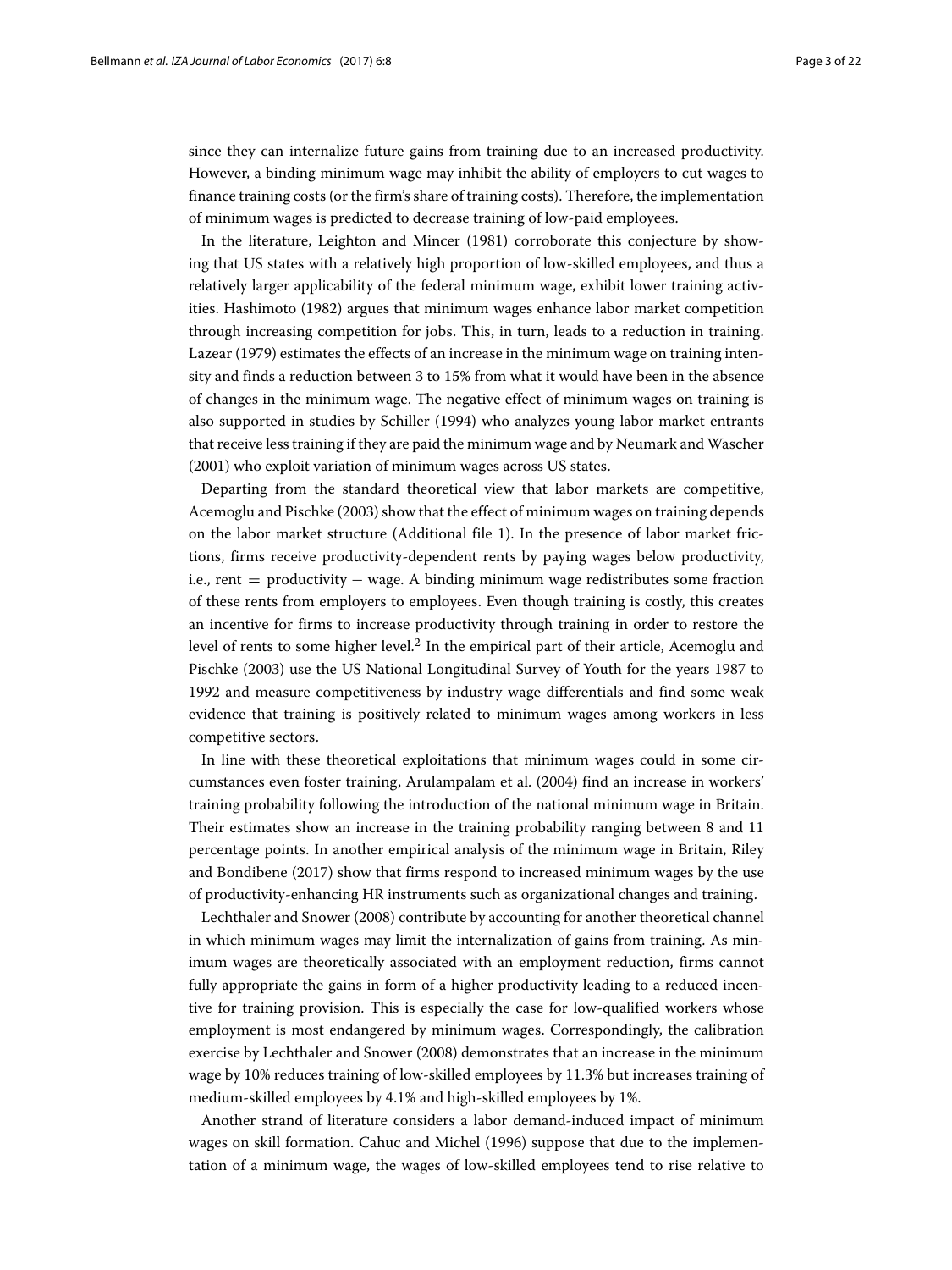those of high-skilled labor. Thus, the relative demand for low-skilled employees decreases while the relative demand for high-skilled employees increases. Consequently, this creates a labor demand-induced incentive for human capital accumulation of the low-skilled in order to meet the increased demand for high-skilled employment. However, such human capital accumulation could be realized outside the workplace on the own initiative of the employee. Hence, training at the workplace level could disregard the suggested theoretical channel of an additional human capital accumulation. Moreover, the authors mention that training subsidies may serve the same objective while avoiding the negative externalities such as unemployment, and such subsidies may cover some of both the employees' and employers' incentives for additional training. This mechanism may be relevant in our case, as the German Federal Government announced an additional budget for training subsidies for unemployed and employees who are in danger of becoming unemployed shortly after the minimum wage was introduced.

A related argument is that minimum wages may lead to increasing demand-induced skill requirements. This increased skill demand is supported in a recent description by Gürtzgen et al. [\(2016\)](#page-21-17) who illustrate that skill requirements for vacant minimum wage positions increased in 2015 after the German minimum wage was introduced. Hence, employers expect some additional skill accumulation in exchange for paying the minimum wage.

However, there are also other arguments predicting a decrease of training provision. First, when firms have a certain budget for personnel expenses, the increased wage costs have to be compensated by a reduction of some other fringe benefits (Belman and Wolfson [2014,](#page-21-18) p. 280). While such a cost reduction could well include several sorts of benefits, a reduction of training expenses could be one explicit channel to compensate for the increased personnel costs. Second, a more cautious hiring policy among minimum wage firms may cause training to decrease. The training literature suggests that newly hired employees typically require training to enable familiarization with job-specific tasks (Beckmann and Bellmann [2002\)](#page-21-19), and the recent minimum wage literature in Germany suggests a (modest) employment effect mostly due to a reduction in hires (Bossler and Gerner [2016\)](#page-21-3). Third, firms may want to encourage employee-initiated quits to reduce employment. This increased quit rate could be achieved by a reduction of training provision, which has shown to be associated with an increasing quit rate (Hübler and König [1999\)](#page-21-20).

In recent empirical work, a reduction in employee turnover induced by minimum wages has been well documented (e.g., Dube et al. [2016\)](#page-21-21), e.g., explained by the efficiencywage theory. Some indications of a turnover-reducing effect in Germany are presented in Bossler and Gerner [\(2016\)](#page-21-3). A turnover reduction induces an incentive to employers to invest in training of workers, as future returns are more likely to be internalized. Moreover, if the minimum wage reduces employee turnover, this also reduces the need to hire new personnel, which is also associated with higher training investments, as argued above. Additionally, and as suggested by Lang and Kahn [\(1998\)](#page-21-22), new hires may be of higher average quality (i.e., productivity), which in turn may reduce the need for initial training of newly hired workers. However, some empirical investigations—independent of minimum wages—point at the opposite mechanism that qualified workers get more training than others (Dostie [2015,](#page-21-23) Hübler and König [1999\)](#page-21-20). If this is the case, a minimum wage-induced change to the workforce composition could lead to an initially uncertain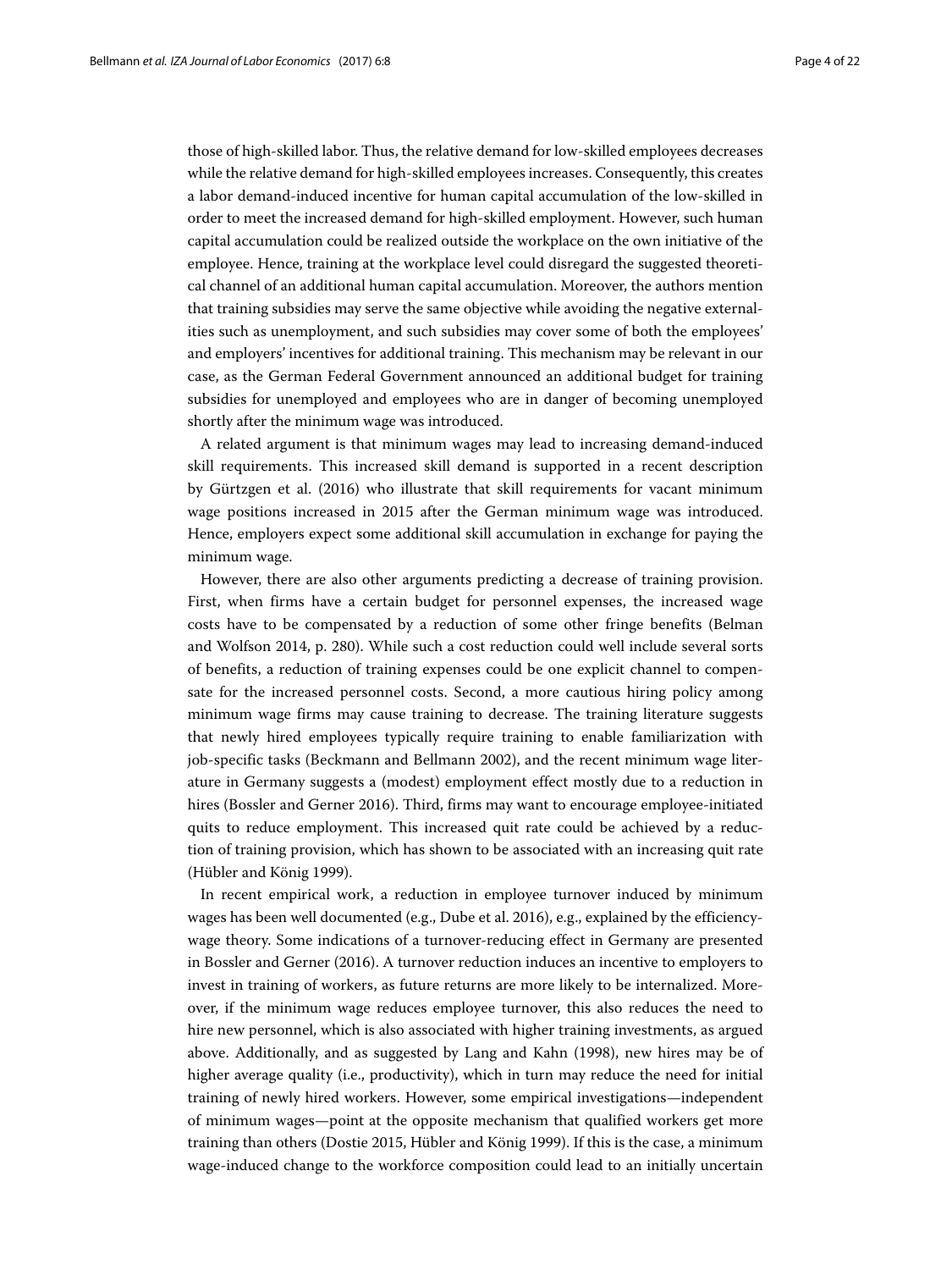effect on training. We address this issue when we control for the workforce composition and new hires both by levels of qualification in our analysis (Section [4.2\)](#page-9-0).

Finally, some literature discusses direct and indirect effects of training on wages. For example, Goux and Maurin [\(2000\)](#page-21-24) use French data and show that the primary effect of training is a reduction of turnover but not of wages. Zwick [\(2006\)](#page-21-25) finds that training increases the productivity but there was no significant rise of wages. This result is also confirmed by Görlitz [\(2011\)](#page-21-26), who investigates the short-term impact of on-the-job training on wages using German linked employer-employee data. Hence, the empirical literature suggests that training yields a productivity-dependent rent that is not offset by increased wages.

All these theoretical considerations allow us to derive expectations in the form of empirical hypotheses. (1) The human capital theory predicts minimum wages to reduce training. (2) In some circumstances, this pessimistic prediction can be relaxed when (a) frictions allow for productivity-dependent rents in less competitive labor markets (Acemoglu and Pischke [2003\)](#page-21-12) or (b) low-skilled employees have a labor demand-induced incentive to invest in training (Cahuc and Michel [1996\)](#page-21-16). (3) The results by Lechthaler and Snower [\(2008\)](#page-21-15) predict a decrease of training for low-skilled workers but a modest increase of training for medium- and high-skilled employees.

#### <span id="page-4-0"></span>**3 Data and methods**

#### **3.1 Data description**

The data set of our empirical analysis is the IAB Establishment Panel, $3$  a large annual establishment-level survey on personnel developments and personnel policies such as the provision of training. The survey comprises about 15,000 observations each year and the gross population consists of all registered establishments located in Germany that recorded at least one worker covered by the social security system. The sample is representative for industries, German states ("Bundesländer"), and differing establishment size categories.<sup>4</sup> The personal interviews are conducted by TNS Infratest Social Research in face-to-face on-site meetings with a personnel manager of the respective workplace. This procedure ensures a high data quality and a yearly continuation response rate of about 80%.

The survey follows establishments over time, and a unique establishment identifier allows us to construct a panel of workplaces over time covering the period from 2011 to 2015. We start our panel analysis in 2011 after the financial crisis, which marks a starting point of a period of fairly stable economic development. As the new German minimum wage was introduced on 1 January 2015, the panel includes four waves ahead of its introduction followed by one treatment year. The post-treatment information was collected in the 3rd quarter of 2015.

The IAB Establishment Panel surveys a wide range of measures concerning employers' training provision. Most importantly and very generally, employers are asked to give a yes/no response about the incidence of training at the respective plant. Following this binary distinction, the survey asks for the number of employees who participated in training activities within the last  $6$  months.<sup>5</sup> This number of trained employees allows us to construct a measure of training intensity, defined as trained employees as a fraction of total employment. A second set of questions asks for the types of training that are used at the respective establishment. This allows us to distinguish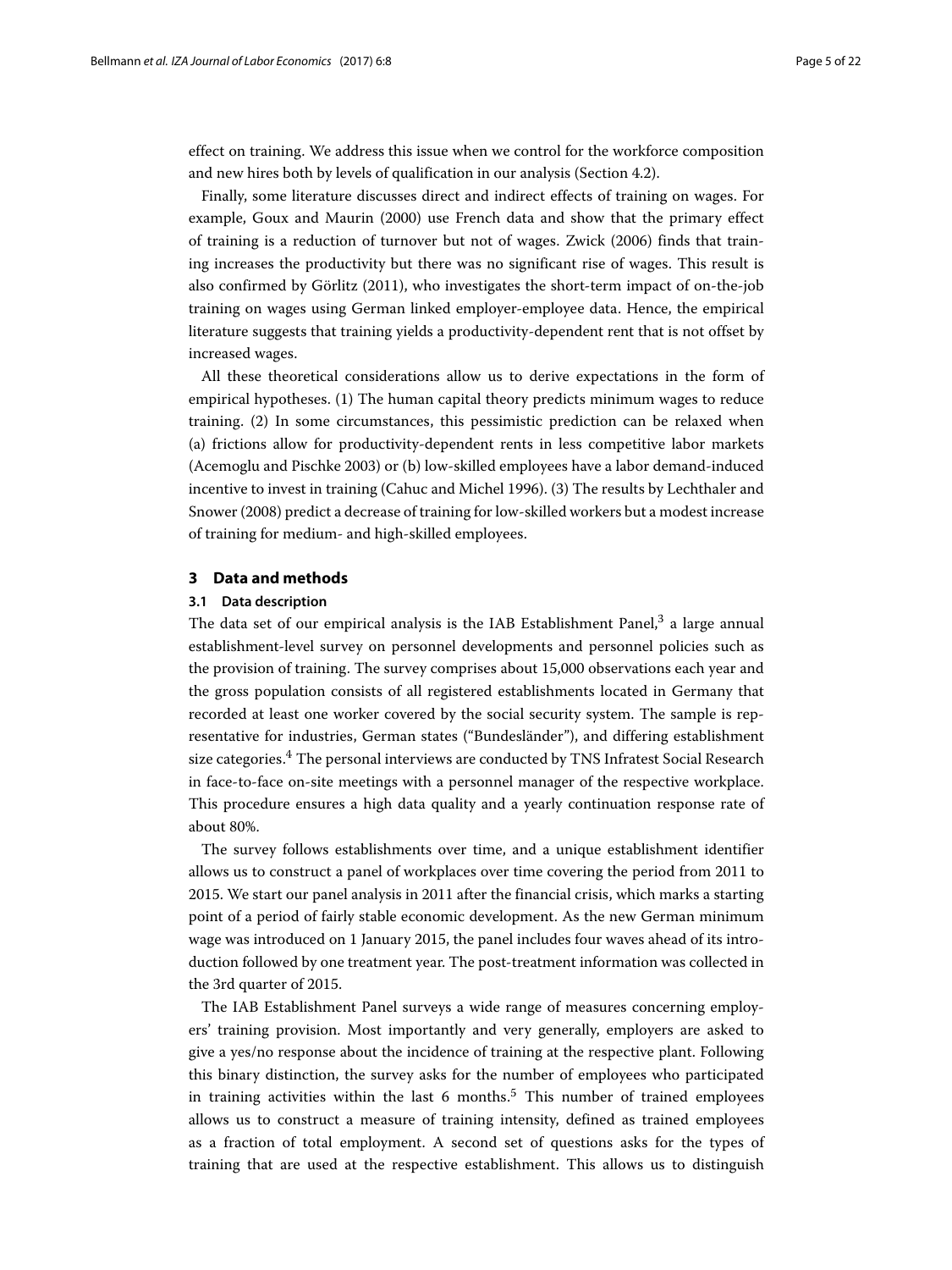between training that is provided through external and internal courses as well as onthe-job training. Similarly, the survey allows a distinction between training that is solely employer-financed and training that includes a financial contribution by employees towards the training costs. Finally, a third question directly asks for the number of trained individuals by three levels of qualification (low, medium, and high). From this information, we can construct variables that measure the share of trained employees at each skill level.

#### **3.2 Empirical methodology**

#### *3.2.1 Treatment assignment*

For the pre-treatment panel wave of 2014, we have designed a questionnaire module that allows for a treatment assignment that can be used for a minimum wage evaluation using difference-in-differences estimation. The data include a measure on whether the respective workplace was affected by the minimum wage by asking whether at least one worker received a remuneration below the initial hourly minimum wage of  $\in$  8.50. A second question captures the number of employees receiving an hourly wage below  $\epsilon \leq 8.50$  at that point in time.

From these variables of 2014, we construct a first *binary treatment group* identifier that indicates establishments with at least one employee with a remuneration below  $\in$  8.50, which helps to delineate between treated and control plants. A second variable measures the *treatment intensity* from the fraction of affected employees. This creates a bite measure with a stronger weight on workplaces with larger fractions of affected employees. Both treatment variables are calculated from 2014 data but can be traced back and forth across panel years for the respective establishments. This sample construction results in an analysis sample of plants that existed in 2014.

#### *3.2.2 Empirical approach*

We structure our empirical analysis as follows. Before estimating difference-indifferences specifications, we present descriptive statistics that characterize our data sample as well as differences between the treatment group and the control group from ahead of the minimum wage introduction in 2014. In the main part of our analysis, we present treatment effects not only from difference-in-differences estimations but also from specifications that include time-varying control variables.

In the baseline difference-in-differences estimation, the measure for training (training incidence, training intensity) is regressed on the interaction of the treatment variable and a post minimum wage indicator:

$$
training_{it} = (treatment group_i \cdot D2015_t)\delta + \theta_i + \tau_t + \epsilon_{it},
$$
\n(1)

where *treatment group* is either the *binary treatment* variable or the *intensity treatment*. The effect on the treatment group and treatment time interaction  $\delta$  captures the treatment effect of the minimum wage introduction on the treated establishments. In the baseline specification, θ*<sup>i</sup>* is a vector of time-constant firm-specific fixed effects that control for all constant differences in training between establishments (see, e.g., Hsiao [2003\)](#page-21-27). Hence, it also controls for constant differences between the treatment and the control group, which is required in difference-in-differences specifications (Lechner [2010\)](#page-21-28). Finally, τ*<sup>t</sup>*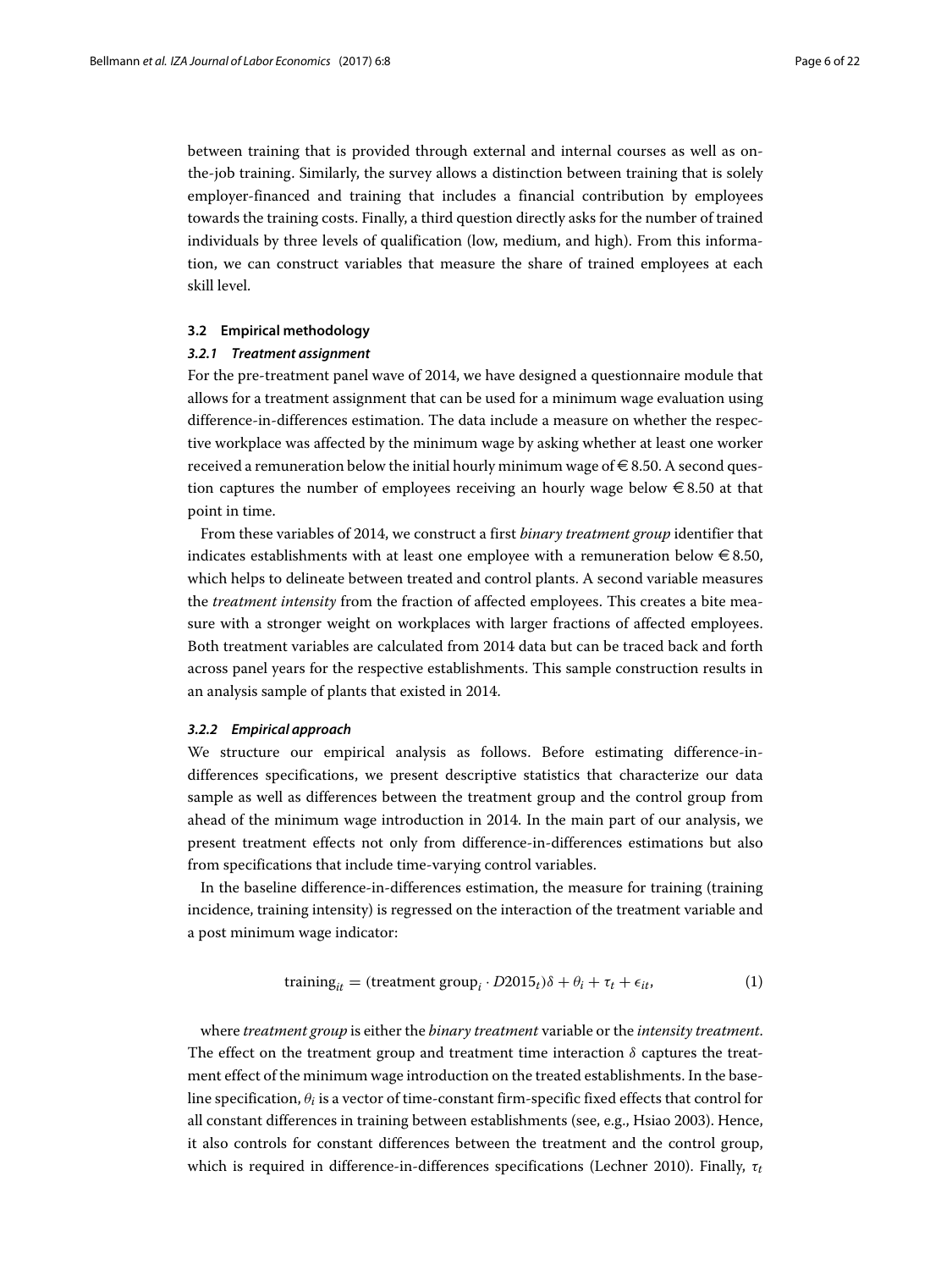captures time fixed effects that are common to all establishments, which we operationalize by dummy variables for each year in the panel data, and  $\epsilon_{it}$  is an idiosyncratic error term.<sup>6</sup>

When we estimate effects conditional on covariates, we simply add a vector of timevarying control variables  $x_{it}$  to the baseline specification:

training<sub>it</sub> = (treatment group<sub>i</sub> · D2015<sub>t</sub>)
$$
\delta + x'_{it}\beta + \theta_i + \tau_t + \epsilon_{it}
$$
. (2)

Although the presented estimates are retrieved from fixed effect specifications, they can be replicated using differences-in-differences specifications with a time-constant control variable for the treatment group using OLS or random effects estimation. However, the Breusch-Pagan test points at the importance of time-invariant firm effects in our analysis and the Hausman test shows that such firm effects are correlated with our time-varying variables of interest.<sup>7</sup>

Finally, and despite the use of linear probability models, we can also replicate our results using non-linear panel estimators that control for time-constant heterogeneity. Such approaches include the Mundlak estimator (Mundlak [1978\)](#page-21-29), in which the firms effects θ*<sup>i</sup>* are modeled by time averages  $(\theta_i = \bar{x}'_i \pi + w_i)$ , and the van Praag estimator (van Praag [2015\)](#page-21-30), which additionally replaces  $x_{it}$  by  $(x_{it} - \bar{x}_i)^8$ .

We round off our empirical analysis by estimating several effect heterogeneities using the baseline specification. In a first step, we estimate the difference-in-differences effect for competitive and non-competitive sectors. In a second step, we re-estimate the baseline specification while looking at alternative definitions of the endogenous training variable, yielding effects on (a) tree types of training, (b) training with and without financial participation of employees at the training costs, and (c) training by skill levels of the employees.

#### <span id="page-6-0"></span>**4 Empirical analysis and results**

#### **4.1 Descriptive statistics**

The analysis sample and the variables of interest are described in Table [1.](#page-7-0) In total, we consider 58,209 establishment observations over the period from 2011 to 2015. Most of the training outcomes that we analyze contain only few observations with missing information. Two exceptions are the training by skill levels, which was not included in the 2012 survey, and the distinction by financial participation in training costs, which was only included in the surveys of 2011, 2013 and 2015. With respect to the treatment assignment, the descriptives show that 15% of the establishment observations are treated, implying that 85% of the observations are in the control group of unaffected plants.

We measure the training incidence as a binary indicator and the training intensity as the share of trained employees that were subject to training in the first half of the respective year. As we see from the sample averages, 70% of the workplaces in Germany provided some sort of training to at least one of the employees. Across all establishments, 32% of all employees participated in training. While the intensity of training among the medium qualified employees was especially high, this is mostly due to the fact that this group constitutes the largest group of employees in Germany. Training can be realized with or without financial participation of employees. While we exclude establishments without a clear assertion in this respect, the sample averages clearly show that the training is financed by employers in most cases. A final distinction is made by types of training. We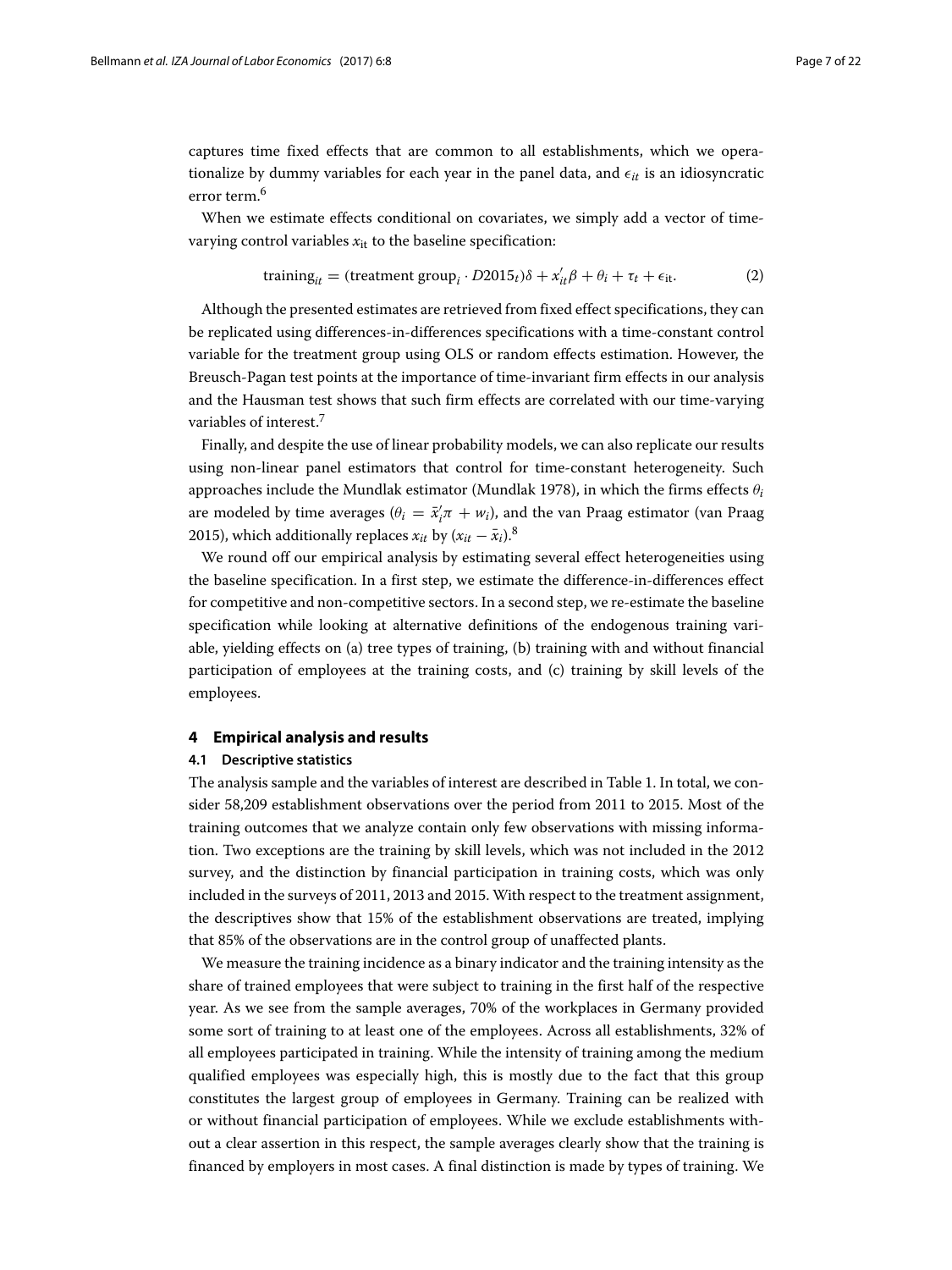<span id="page-7-0"></span>

| Variable                                  | Obs.   | Mean  | Std. dev. | Min            | Max   |
|-------------------------------------------|--------|-------|-----------|----------------|-------|
| Treatment assignment:                     |        |       |           |                |       |
| Treatment group                           | 58,209 | 0.146 | 0.353     | $\mathbf 0$    | 1     |
| Intensity treatment                       | 58,209 | 0.053 | 0.168     | 0              | 1     |
| Training incidence (dummies):             |        |       |           |                |       |
| Training                                  | 58,174 | 0.696 | 0.460     | $\overline{0}$ | 1     |
| Training intensity (shares):              |        |       |           |                |       |
| Training                                  | 56,509 | 0.318 | 0.341     | $\mathbf 0$    | 1     |
| Training of low qualified                 | 44,160 | 0.026 | 0.101     | $\overline{0}$ | 1     |
| Training of medium qualified              | 45,994 | 0.240 | 0.292     | 0              | 1     |
| Training of high qualified                | 44,829 | 0.051 | 0.139     | 0              | 1     |
| Worker-financed training                  | 31,080 | 0.068 | 0.206     | $\mathbf 0$    | 1     |
| Firm-financed training                    | 31,080 | 0.245 | 0.326     | $\mathbf 0$    | 1     |
| External courses                          | 56,470 | 0.278 | 0.332     | $\mathbf 0$    | 1     |
| Internal courses                          | 56,470 | 0.228 | 0.330     | $\overline{0}$ | 1     |
| On-the-job training                       | 56,470 | 0.220 | 0.326     | $\mathbf 0$    | 1     |
| Explanatory variables:                    |        |       |           |                |       |
| Share of medium qualified                 | 58,209 | 0.590 | 0.276     | 0              | 1     |
| Share of high qualified                   | 58,209 | 0.097 | 0.190     | $\mathbf 0$    | 1     |
| Hiring rate                               | 58,209 | 0.057 | 0.116     | $\mathbf 0$    | 1     |
| Skilled hiring rate                       | 58,209 | 0.038 | 0.087     | 0              | 1     |
| Collective bargaining                     | 58,124 | 0.428 | 0.495     | 0              | 1     |
| Works council                             | 58,121 | 0.284 | 0.451     | $\mathbf 0$    | 1     |
| Lagged employment (in logs)               | 58,209 | 3.094 | 1.707     | $\mathbf 0$    | 10.98 |
| Part-time fraction                        | 57,546 | 0.268 | 0.269     | $\mathbf 0$    | 1     |
| Technical level of capital                | 58,021 | 2.787 | 0.763     | 1              | 5     |
| $(1 = \text{outdated}, 5 = \text{novel})$ |        |       |           |                |       |
| High competitive pressure                 | 58,209 | 0.352 | 0.316     | $\mathbf 0$    | 1     |

#### **Table 1** Descriptive statistics of the total sample

Data source: IAB Establishment Panel 2011–2015, analysis sample

distinguish between external courses, internal courses, and on-the-job training.<sup>9</sup> The latter comprises on-the-job training in terms of job rotation, quality circles, and self-learning programs.

In conditional estimations of the difference-in-differences specification, we consider a large set of control variables. To account for potential changes in the workforce composition, we account for the workforce composition by levels of qualification. Moreover, we control for the hiring of new workers by skill levels, as newly hired workers may receive some initial training. Looking at other (more structural) firm-level characteristics, the description displays that 43% of the plants are covered by collective bargaining, and 28% report worker representation through a works council. Concerning the workforce composition, 27% of the employees are part-time workers, which is relevant as these are less likely to participate in training. We also account for the self-reported technical levels of capital and competitive pressure.

Table [2](#page-8-0) displays descriptive differences of the variables by treatment status. While we did not have concrete expectations concerning descriptive differences in training,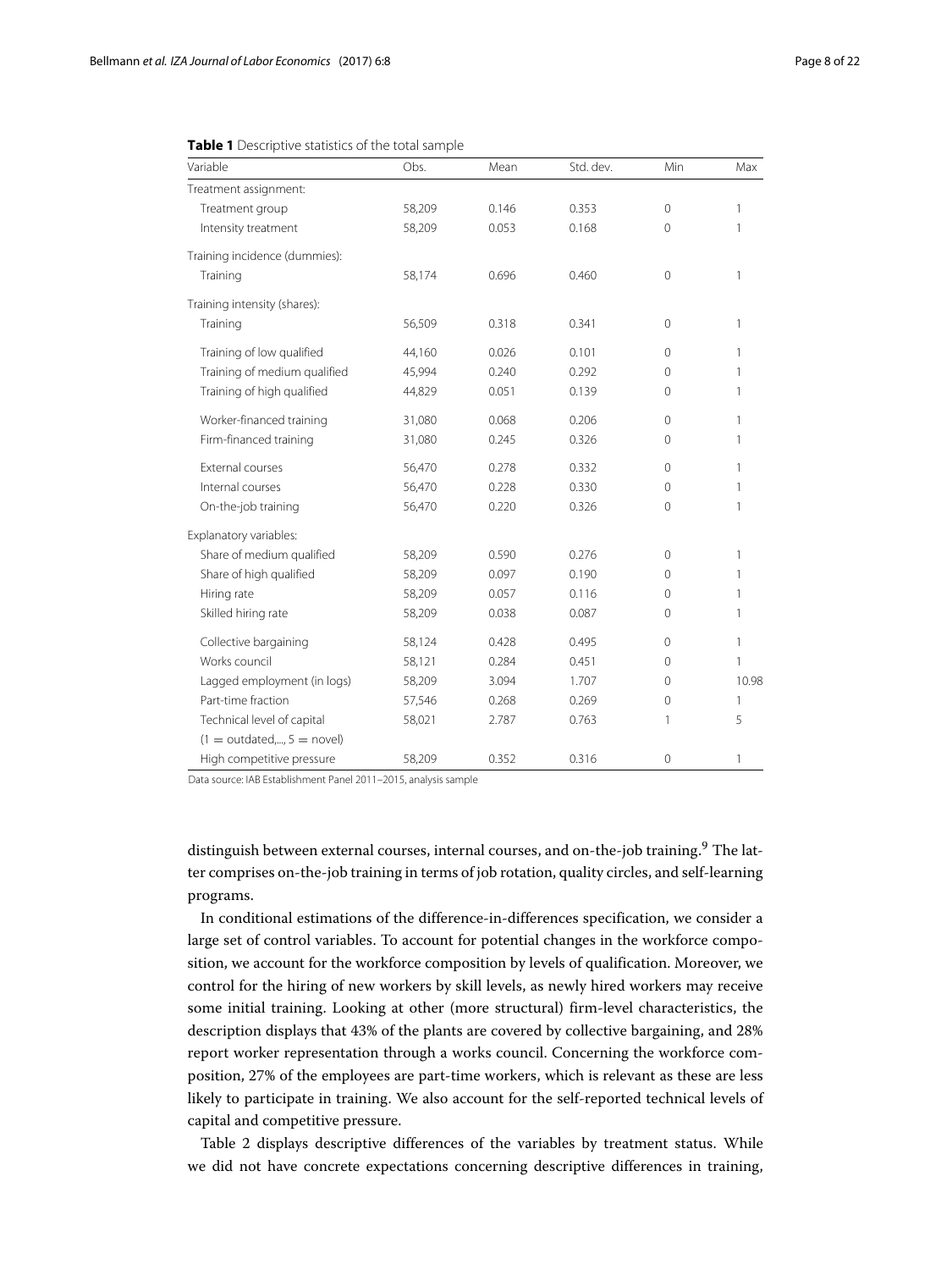<span id="page-8-0"></span>

|                                           | Treatment group $(t-i)$ |       | Control group $(t-i)$ | Difference |             |
|-------------------------------------------|-------------------------|-------|-----------------------|------------|-------------|
|                                           | Mean                    | sd    | Mean                  | sd         |             |
| Training incidence (dummies):             |                         |       |                       |            |             |
| Training                                  | 0.591                   | 0.492 | 0.703                 | 0.457      | $-0.112***$ |
| Measures for training intensity (shares): |                         |       |                       |            |             |
| Training                                  | 0.254                   | 0.330 | 0.336                 | 0.348      | $-0.082***$ |
| External courses                          | 0.212                   | 0.314 | 0.298                 | 0.342      | $-0.086***$ |
| Internal courses                          | 0.177                   | 0.309 | 0.240                 | 0.340      | $-0.063***$ |
| On-the-job training                       | 0.178                   | 0.306 | 0.233                 | 0.335      | $-0.055***$ |
| Worker-financed training                  | 0.052                   | 0.179 | 0.069                 | 0.205      | $-0.018***$ |
| Firm-financed training                    | 0.179                   | 0.298 | 0.243                 | 0.321      | $-0.064***$ |
| Training of low qualified                 | 0.040                   | 0.135 | 0.026                 | 0.099      | $0.014***$  |
| Training of medium qualified              | 0.190                   | 0.274 | 0.251                 | 0.298      | $-0.061***$ |
| Training of high qualified                | 0.021                   | 0.087 | 0.056                 | 0.149      | $-0.035***$ |
| Covariates:                               |                         |       |                       |            |             |
| Share of medium qualified                 | 0.542                   | 0.306 | 0.585                 | 0.280      | $-0.043***$ |
| Share of hight qualified                  | 0.041                   | 0.113 | 0.101                 | 0.197      | $-0.060***$ |
| Hiring rate                               | 0.084                   | 0.146 | 0.057                 | 0.120      | $0.027***$  |
| Skilled hiring rate                       | 0.041                   | 0.091 | 0.039                 | 0.093      | 0.002       |
| Collective bargaining                     | 0.227                   | 0.419 | 0.446                 | 0.497      | $-0.219***$ |
| Works council                             | 0.139                   | 0.346 | 0.295                 | 0.456      | $-0.156***$ |
| Lagged employment (in logs)               | 3.005                   | 1.520 | 3.045                 | 1.757      | $-0.040$    |
| Part-time fraction                        | 0.377                   | 0.298 | 0.264                 | 0.268      | $0.113***$  |
| Technical level of capital                | 2.600                   | 0.807 | 2.809                 | 0.768      | $-0.208***$ |
| High competitive pressure                 | 0.140                   | 0.347 | 0.112                 | 0.315      | $0.029***$  |

**Table 2** Testing differences between treatment and control group in 2014

Sample averages by treatment status before treatment in 2014. Data source: IAB Establishment Panel 2014. For the measures of training by financial participation of employees, we use data of 2013 as this information was not included in the 2014's panel wave \*\*\*  $p < 0.01$ , \*\*  $p < 0.05$ , and \*  $p < 0.10$ 

almost all variables that measure training in some qualitative way indicate a lower average training provision in treated compared to untreated establishments. An exception is the training of low qualified employees, which is initially higher at treated establishments. A *t* test shows that most bivariate mean differences are statistically significant at a 1% significance level. These descriptive differences suggest that employees (except the low qualified employees) at affected plants were less likely to have participated in training measures ahead of the minimum wage introduction.

Also with respect to other observable variables, Table [2](#page-8-0) reveals some meaningful differences between treatment and control groups in 2014. The treatment group is more likely to be covered by a collective bargaining agreement and less likely to possess a works council. Moreover, we observe some other typical differences: treated plants show a larger share of part-time employment, have a relatively outdated technical capital infrastructure, and face higher competitive pressure. As all these observable variables may also be correlated with the provision of training, we use them as controls for a robustness check that presents difference-in-differences estimates conditional on covariates. Finally,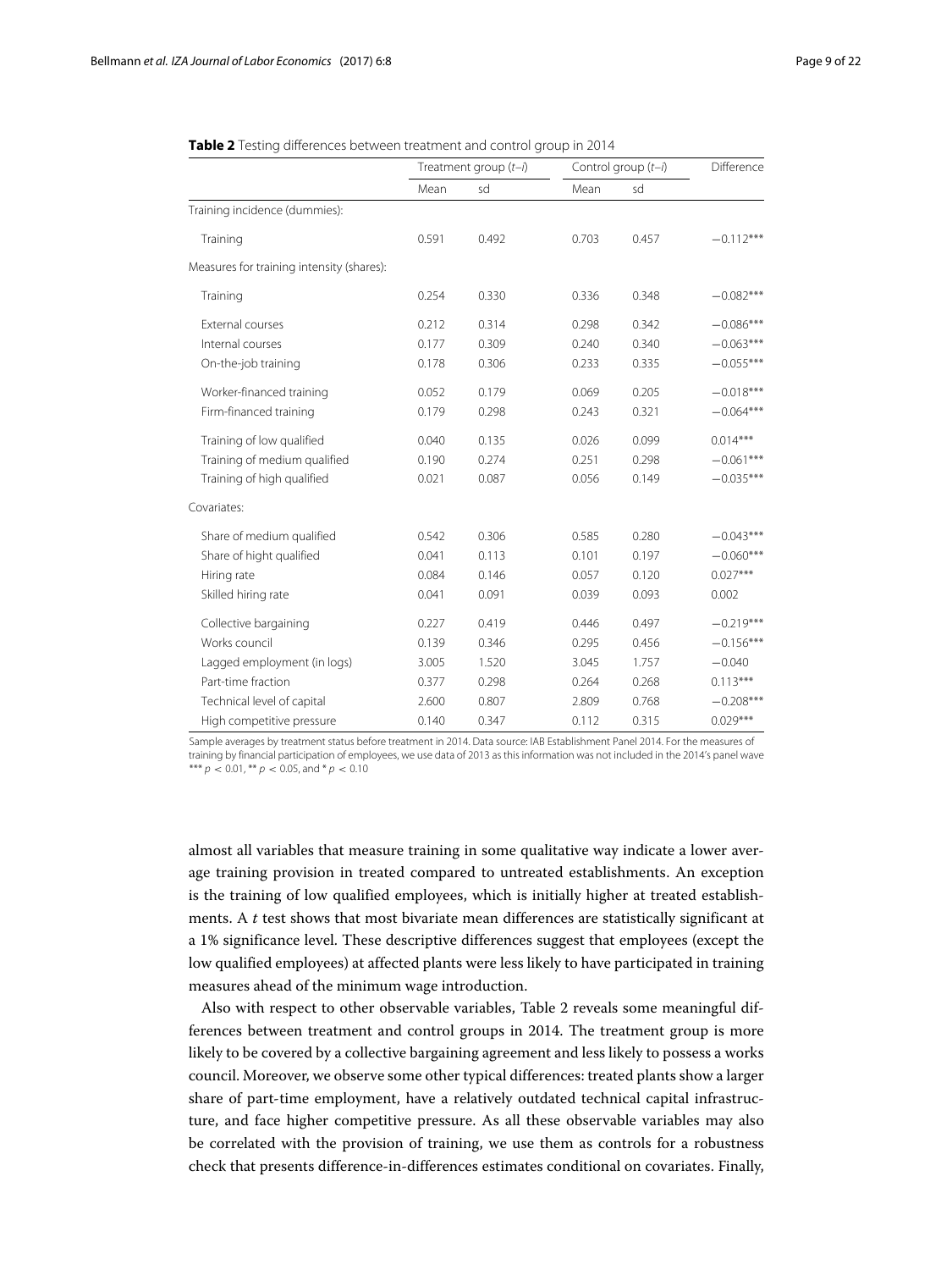Table [2](#page-8-0) does not show significant differences in the hiring rate of skilled workers and the firm size measured by the number of employees.

#### <span id="page-9-0"></span>**4.2 Difference-in-differences estimation**

Difference-in-differences estimates in Table [3](#page-9-1) allow us to interpret the effect of the minimum wage introduction on training. The estimated coefficients are treatment effects as depicted by the  $\delta$ -coefficient in equation (1), which is the effect of the treatment group– treatment time interaction. While Panel A displays effects on the training incidence, i.e., whether the firm provides training at all, Panel B presents effects on the training intensity, i.e., the fraction of trained employees in the respective establishment.

The effects of the minimum wage introduction on training incidence are small and insignificantly different from zero for both the binary treatment definition and the intensity treatment. The results imply that there is no effect on the very general decision whether or not to provide training to at least one employee. The validity of this conclusion is supported by the two placebo regressions in columns (2) and (4), which omits data from 2015 and artificially assigns treatment to observations of 2014.

Looking at the effect of the minimum wage on training intensity, Panel B reveals a negative impact of −0.018 from the binary treatment variable, implying that the minimum wage reduced training by 1.8 percentage points at treated workplaces. This effect is supported by the negative and significant impact in column (3). The effect size implies

|                                                                                    | (1)        | (2)      | (3)         | (4)      |
|------------------------------------------------------------------------------------|------------|----------|-------------|----------|
| Panel A: Dependent variable is the training incidence                              |            |          |             |          |
| DiD <sub>binary</sub> treatment                                                    | $-0.003$   |          |             |          |
|                                                                                    | (0.011)    |          |             |          |
| DiD <sub>binary</sub> placebo                                                      |            | 0.004    |             |          |
|                                                                                    |            | (0.009)  |             |          |
| DiD <sub>intensive treatment</sub>                                                 |            |          | 0.0001      |          |
|                                                                                    |            |          | (0.022)     |          |
| DiD <sub>intensive</sub> placebo                                                   |            |          |             | $-0.003$ |
|                                                                                    |            |          |             | (0.021)  |
| Panel B: Dependent variable is the training intensity (share of trained employees) |            |          |             |          |
| DiD <sub>binary</sub> treatment                                                    | $-0.018**$ |          |             |          |
|                                                                                    | (0.008)    |          |             |          |
| DiD <sub>binary</sub> placebo                                                      |            | $-0.005$ |             |          |
|                                                                                    |            | (0.007)  |             |          |
| DiD <sub>intensive treatment</sub>                                                 |            |          | $-0.041***$ |          |
|                                                                                    |            |          | (0.015)     |          |
| DiD <sub>intensive</sub> placebo                                                   |            |          |             | $-0.020$ |
|                                                                                    |            |          |             | (0.014)  |
| Observations                                                                       | 56,509     | 44,794   | 56,509      | 44,794   |

<span id="page-9-1"></span>**Table 3** Difference-in-differences estimates on training

Difference-in-differences estimates with firm- and time-specific fixed effects. Cluster robust standard errors in parentheses (clusters are on the level of establishments). Dependent variables are describes in the titles of Panels A and B, where "training incidence" is a binary variable that takes the value 1 when firms provide training and 0 otherwise, and "training intensity" is a variable capturing the fraction trained employees (in the respective year) as of all employees. Data source: IAB Establishment Panel 2011–2015, analysis sample

\*\*\*  $p < 0.01$ , \*\*  $p < 0.05$ , and \*  $p < 0.10$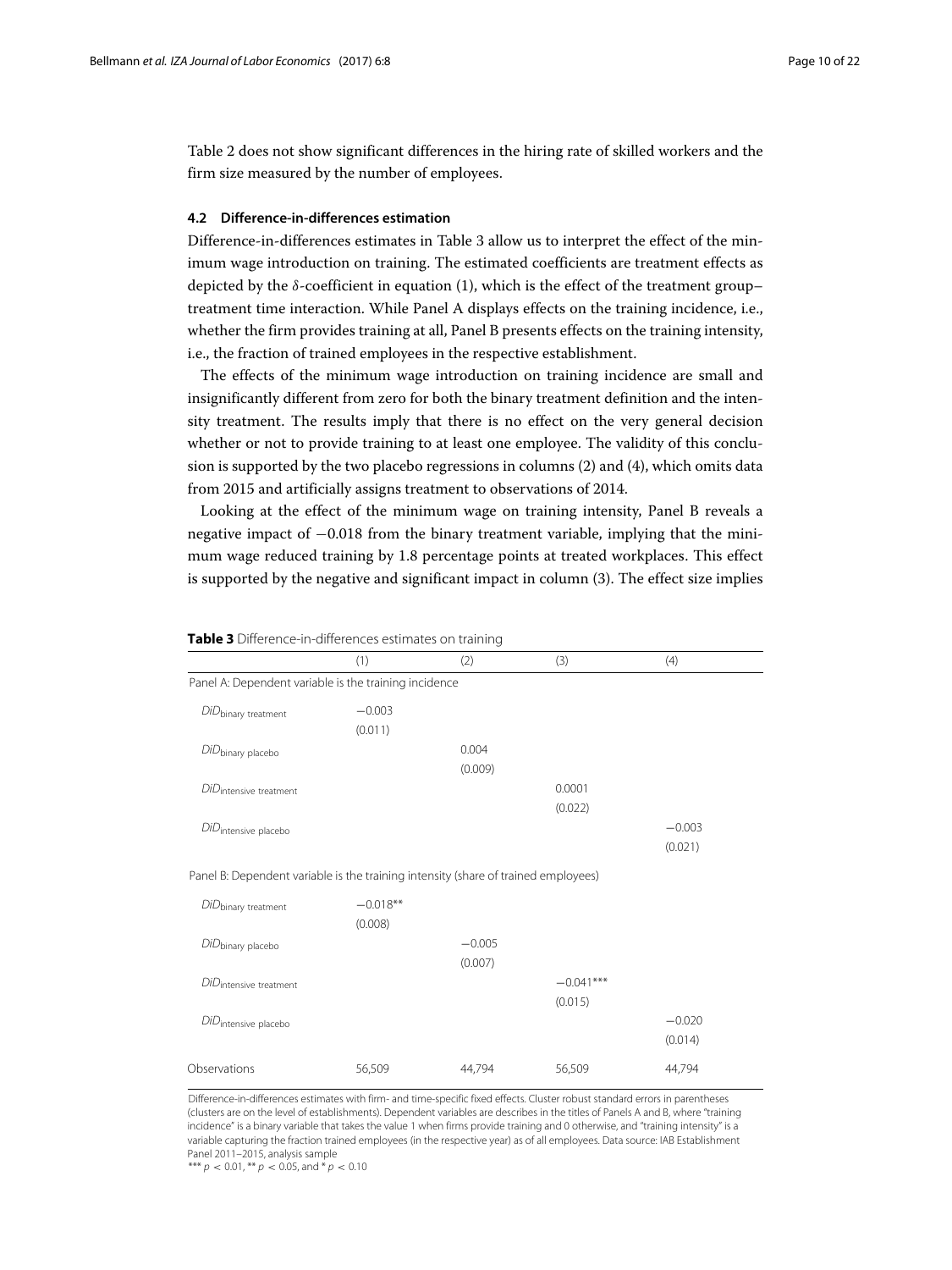that the training intensity decreases by 0.4 percentage points for a 10 percentage points increase in the fraction of affected employees. The placebo tests in columns (2) and (4) are insignificantly different from zero supporting such negative effects. However, the negative sign of such placebo estimations points at the possibility of a trend towards lower training provision that may be independent of the introduction of the minimum wage. As parallel trends between the treatment group and the control group in the absence of the treatment is a crucial assumption for difference-in-difference estimates, we devote the next subsection to the inspection of trend differences.

As a first robustness check to the baseline effects, we estimate the minimum wage effect on the training intensity from conditional difference-in-differences specifications. This is particularly relevant as the workforce composition may change due to the minimum wage if firms hire more qualified workers (Lang and Kahn [1998\)](#page-21-22), which may or may not require a different intensity of training. Table [4](#page-10-0) controls for such covariates, where columns (1) and (5) control for the workforce composition by qualification levels only. While the results corroborate the conjecture that highly qualified employees receive more training, the effect of the minimum wage remains unchanged. In columns (2) and (6), we control for

<span id="page-10-0"></span>

| <b>Table 4</b> Conditional difference-in-differences estimates on the training intensity |  |  |
|------------------------------------------------------------------------------------------|--|--|
|                                                                                          |  |  |

|                                                   | (1)                    | (2)                  | (3)                               | (4)                                                      | (5)                                                                 | (6)                    | (7)                    | (8)                                                      |
|---------------------------------------------------|------------------------|----------------------|-----------------------------------|----------------------------------------------------------|---------------------------------------------------------------------|------------------------|------------------------|----------------------------------------------------------|
|                                                   |                        |                      |                                   |                                                          | Dependent variable: training intensity (share of trained employees) |                        |                        |                                                          |
| DiD <sub>binary</sub> treatment                   | $-0.018***$<br>(0.008) | (0.008)              | $-0.018***$ $-0.018**$<br>(0.008) | $-0.017**$<br>(0.008)                                    |                                                                     |                        |                        |                                                          |
| DiD <sub>intensive treatment</sub>                |                        |                      |                                   |                                                          | $-0.043***$<br>(0.015)                                              | $-0.044***$<br>(0.015) | $-0.043***$<br>(0.015) | $-0.042***$<br>(0.015)                                   |
| Share high skilled                                | $0.087***$<br>(0.021)  |                      | $0.086***$<br>(0.021)             | $0.085***$<br>(0.021)                                    | $0.087***$<br>(0.021)                                               |                        | $0.086***$<br>(0.021)  | $0.086***$<br>(0.021)                                    |
| Share medium skilled                              | $0.050***$<br>(0.010)  |                      | $0.048***$<br>(0.010)             | $0.048***$<br>(0.010)                                    | $0.050***$<br>(0.010)                                               |                        | $0.048***$<br>(0.010)  | $0.047***$<br>(0.010)                                    |
| Hiring rate                                       |                        | $-0.028$<br>(0.018)  | $-0.013$<br>(0.019)               | $-0.016$<br>(0.019)                                      |                                                                     | $-0.029$<br>(0.018)    | $-0.013$<br>(0.019)    | $-0.016$<br>(0.019)                                      |
| Skilled hiring rate                               |                        | $0.050**$<br>(0.025) | 0.023<br>(0.025)                  | 0.021<br>(0.025)                                         |                                                                     | $0.050**$<br>(0.025)   | 0.024<br>(0.025)       | 0.021<br>(0.025)                                         |
| Collective bargaining                             |                        |                      |                                   | $0.012**$<br>(0.006)                                     |                                                                     |                        |                        | $0.012***$<br>(0.006)                                    |
| Works council                                     |                        |                      |                                   | 0.009<br>(0.011)                                         |                                                                     |                        |                        | 0.009<br>(0.011)                                         |
| Lagged employment                                 |                        |                      |                                   | $-0.012$                                                 |                                                                     |                        |                        | $-0.012$                                                 |
| (logarithmic)                                     |                        |                      |                                   | (0.008)                                                  |                                                                     |                        |                        | (0.008)                                                  |
| Part-time share                                   |                        |                      |                                   | $-0.021**$                                               |                                                                     |                        |                        | $-0.021**$                                               |
| Technical level<br>of capital<br>High competition |                        |                      |                                   | (0.011)<br>$0.009***$<br>(0.002)<br>$-0.010*$<br>(0.005) |                                                                     |                        |                        | (0.011)<br>$0.009***$<br>(0.002)<br>$-0.010*$<br>(0.005) |
| Observations                                      | 55,612                 | 55,612               | 55,612                            | 55,612                                                   | 55,612                                                              | 55,612                 | 55,612                 | 55,612                                                   |

Additional controls as indicated by the respective coefficients. All other notes as in Table [3.](#page-9-1) Data source: IAB Establishment Panel 2011-2015, analysis sample

\*\*\* $p < 0.01$ , \*\* $p < 0.05$ , and \* $p < 0.10$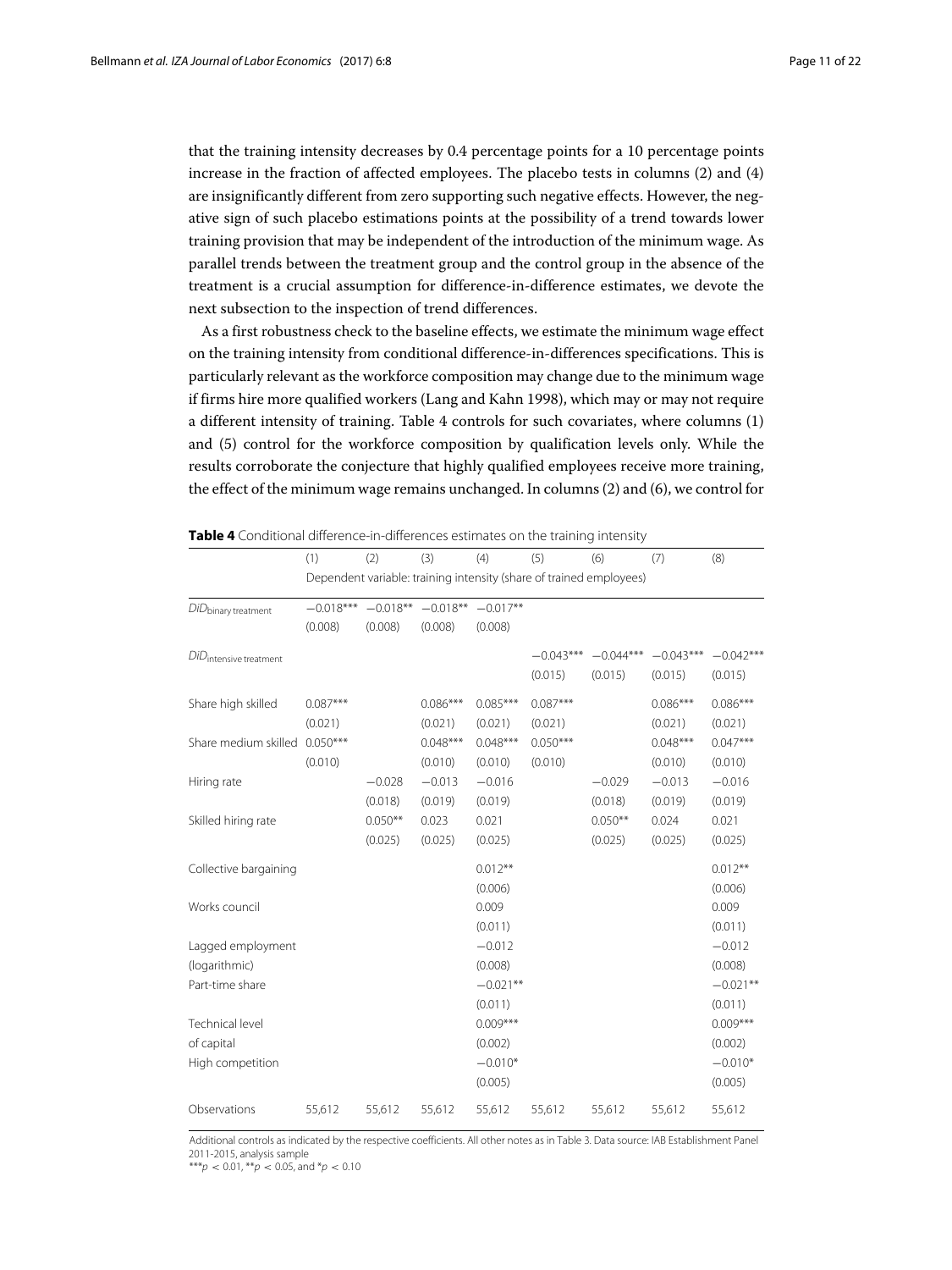the general hiring rate as well as the hiring rate of qualified employees. The results show some indication that the hiring rate exerts a negative impact on training while the hiring of qualified employees has a positive impact, again the effect of the minimum wage on training remains unchanged. Very similar results are obtained form columns (3) and (7), where the estimations control for the workforce composition and the hiring rates. These results suggest that the effect of the minimum wage on training is not simply driven by the mechanism that the minimum wage changes the workforce through hiring different kinds of workers.

We additionally control for some more structural firm-level information in columns (4) and (8). While this conditioning has the advantage of controlling for potentially confounding covariates, it carries the risk of controlling for potentially endogenous factors. Additional control variables are collective bargaining coverage, works council representation, the fraction of part-timers, the technical level of capital, and an indicator for high competitive pressure. Suchlike the baseline estimates, both specifications show a negative and significant treatment effect of the minimum wage introduction on the share of trained employees, which in size remains virtually unchanged.

As treatment effects may vary by firm size, we test effect heterogeneities by firm size categories. We construct interaction variables between the treatment variable and firm size dummies, where we consider three firm size classes measured by the number of employees:  $FS1 < 5$ ,  $6 < FS2 < 250$  and  $FS3 > 250$ . Using control variables as in columns (4) and (8), we find

 $\beta_{DiD}$  binary treatment · FS1 =  $-0.018(0.015)$  $\beta_{DiD}$  binary treatment · FS2 =  $-0.015(0.009)$  $\beta_{DiD}$  binary treatment · FS3 =  $-0.042$   $*$   $*(0.020)$  $\beta_{DiD}$  intensive treatment · FS1 =  $-0.030(0.026)$  $\beta_{DiD}$  intensive treatment · FS2 =  $-0.050$  \* \* \* (0.019)  $\beta$ *DiD*\_intensive treatment  $\cdot$  FS3 = 0.002(0.055),

where cluster robust standard errors are in parentheses. Under binary treatment the interaction effect is only significant for large establishments. The picture changes when we consider the intensive treatment definition. In such regressions, middle-sized establishments have the strongest negative treatment effect. The influence on smaller and larger firms turns insignificant.

#### **4.3 Inspecting the parallel trends assumption**

Even though the placebo effects of the baseline specification in Table [3](#page-9-1) fall short of statistical significance, they may point at a divergence of trends between the treatment and the control group. As parallel trends are a crucial assumption for difference-in-differences estimation, we devote this subsection to the inspection of group-specific trends, and we apply estimation strategies that have been proposed in the literature to deal with the divergence of trends in difference-in-differences estimation.

Figure [1](#page-12-0) illustrates the average use of training for treated and control establishments in our analysis sample. Despite some year-specific variation in the data that is independent of the two groups, the unconditional illustration in Panel **a** questions the parallel trends assumptions by revealing a relative decline in the training intensity among the group of treated establishments. While this development can be seen as an interesting finding in itself, it may be independent of the introduction of the minimum wage.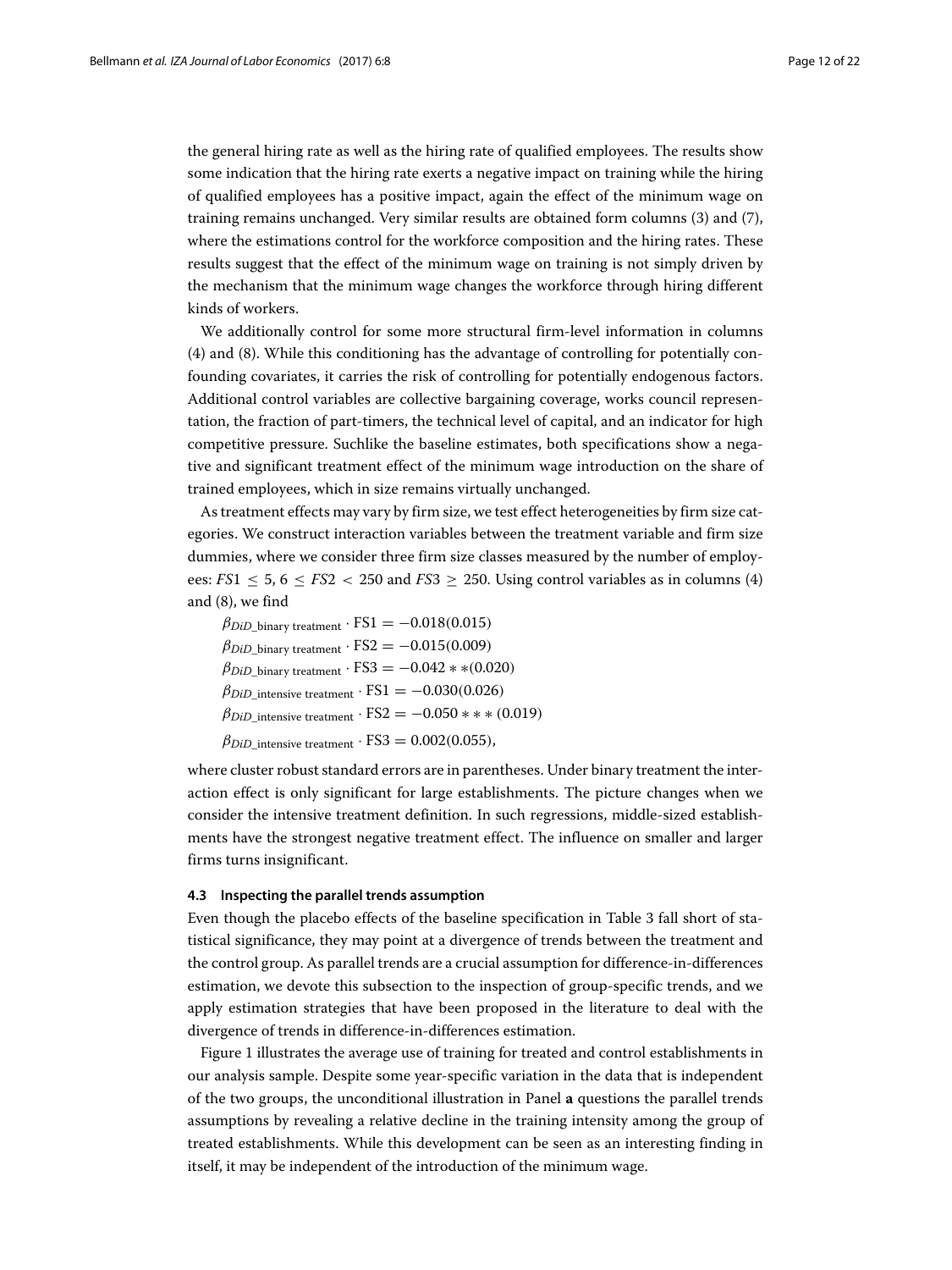

<span id="page-12-0"></span>To shed light on the presence of a treatment effect irrespective of a divergence in the group-specific training trends, we add a term that captures treatment group and timespecific heterogeneity to our empirical model of interest:

<span id="page-12-1"></span>training<sub>it</sub> = (treatment group<sub>i</sub> ·  $D2015<sub>t</sub>$ ) $\delta + \theta_i + \tau_t + \Psi_{\text{treatment group},t} + \epsilon_{it}$  (3)

The treatment group and time-specific heterogeneity is specified by  $\Psi_{\text{treat group,t}}$ . As  $\Psi_{\text{treatment group,t}}$  may correlate with the treatment effect interaction of interest, we attempt to control for this additional heterogeneity using two different approaches.

As a first attempt, we follow previous literature by Addison et al. [\(2015\)](#page-21-31), Allegretto et al. [\(2011\)](#page-21-32), and Neumark et al. [\(2014\)](#page-21-33) who suggest to control for such treatment group and time-specific heterogeneities directly by the use of parametric trends. Following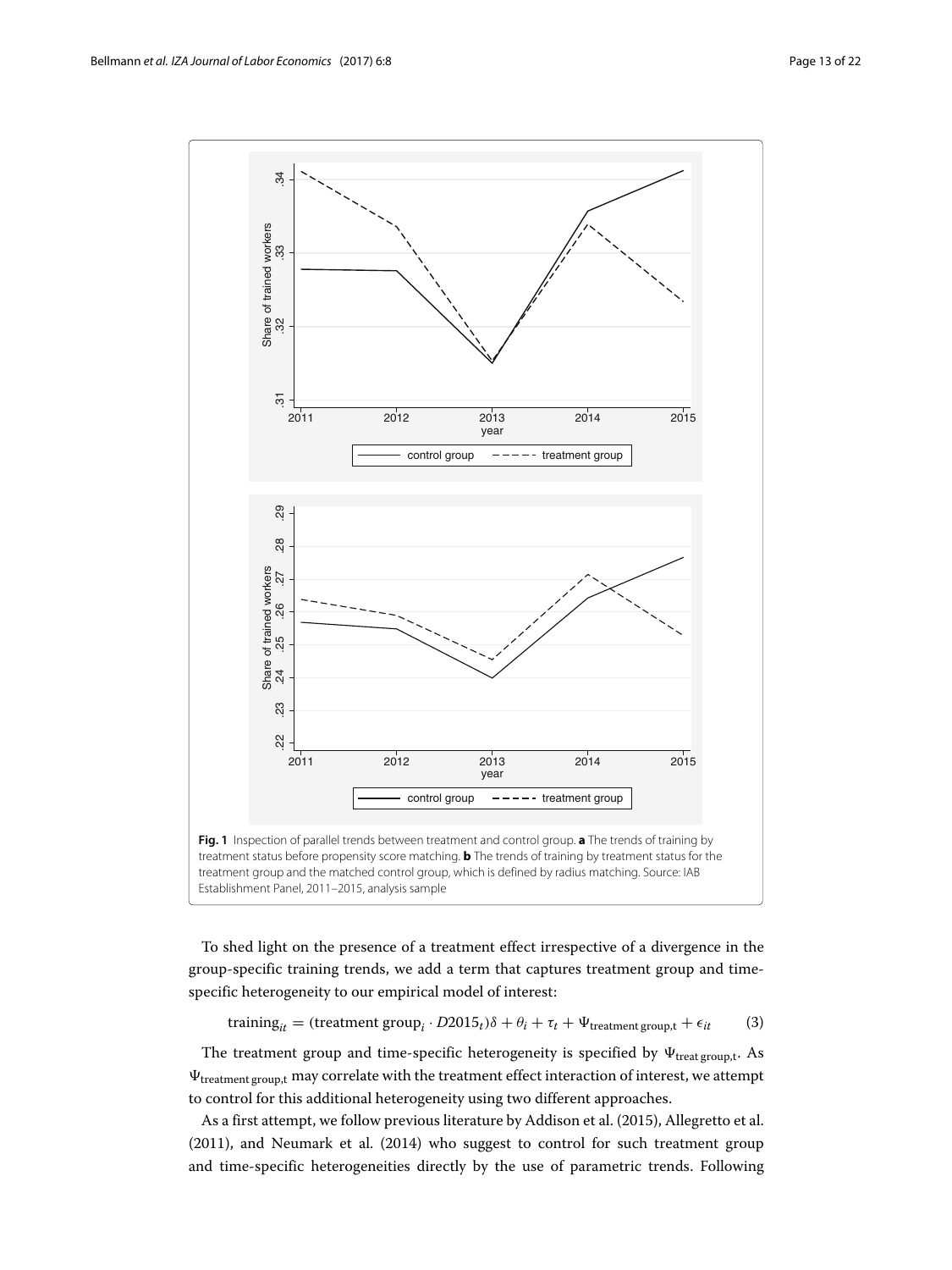this argument, we specify such treatment group-specific trends as  $\Psi_{\text{treatment group,t}}$  =  $T_t$  ∗ treatment group,  $*\psi$ , where  $T_t$  represents a count variable for each panel wave and treatment group*<sup>i</sup>* indicates treated plants. The trend term is included to the baseline spec-ification as formulated in equation [\(3\)](#page-12-1), where  $\psi$  estimates the treated establishments' trend divergence from the control group, exploiting time variation from before the minimum wage introduction. As this imposes the assumption that the trend divergence is linear, we additionally check alternative—more flexible—specifications of such trends by the use of quadratic and cubic polynomials, i.e.,

$$
\Psi_{\text{treatment group},t} = T_t * \text{treatment group}_i * \psi_1 + T_t^2 * \text{treatment group}_i * \psi_2
$$

$$
\Psi_{\text{treatment group,t}} = T_t * \text{treatment group}_i * \psi_1 + T_t^2 * \text{treatment group}_i * \psi_2
$$

$$
+ T_t^3 * \text{treatment group}_i * \psi_3
$$

The treatment effect of the regressions that control for treatment group-specific trends are displayed in Table [5.](#page-13-0) The binary and the intensive treatment effects shrink to about one percentage point. Additionally, in such specifications the standard errors increase, as the specification leaves little time variation for identification of the true treatment effect. Hence, all point estimates turn insignificant. However, we can also emphasize that the point estimates remain negative and robust in all such trend specifications, pointing at a negative treatment effect of the minimum wage introduction that quantifies a decrease in training by one percentage point.

In a second attempt, we control for the group-specific time heterogeneity  $\Psi_{\text{treatment group,t}}$  by the use of a matching procedure that compares treated establishments with control establishments conditional on pre-treatment developments in training, i.e., conditional on pre-treatment developments in the outcome variable. In the matching procedure, we want to compare establishments with similar levels of training in 2014 as well as similar growth rates in training 2011–2012, 2012–2013 and 2013-2014.

For this purpose, we use a propensity score matching (PSM) that allows us to equalize pre-treatment trends as illustrated in Panel **b** of Fig. [1.](#page-12-0)10 PSM requires estimation of the propensity score  $p(x)$  that represents the probability to be treated for each establishment

<span id="page-13-0"></span>

|                                 | (1)                                                                       | (2)      | (3)      | (4)                 | (5)                 | (6)                 |
|---------------------------------|---------------------------------------------------------------------------|----------|----------|---------------------|---------------------|---------------------|
|                                 | Dependent variable is the training intensity (share of trained employees) |          |          |                     |                     |                     |
| DiD <sub>binary</sub> treatment | $-0.006$                                                                  | $-0.008$ | $-0.002$ |                     |                     |                     |
|                                 | (0.009)                                                                   | (0.012)  | (0.014)  |                     |                     |                     |
| DiDintensive treatment          |                                                                           |          |          | $-0.012$<br>(0.020) | $-0.010$<br>(0.020) | $-0.011$<br>(0.028) |
| Linear trends                   | X                                                                         | X        | X        | X                   | X                   | X                   |
| Quadratic trends                |                                                                           | X        | X        |                     | X                   | X                   |
| Cubic trends                    |                                                                           |          | X        |                     |                     | X                   |
| Observations                    | 56,509                                                                    | 56,509   | 56,509   | 56,509              | 56,509              | 56,509              |

**Table 5** Treatment effects controlling for treatment group-specific trends

Treatment group-specific time trends are specified as indicated in the respective columns. All other notes as in Table [3.](#page-9-1) Data source: IAB Establishment Panel 2011–2015, analysis sample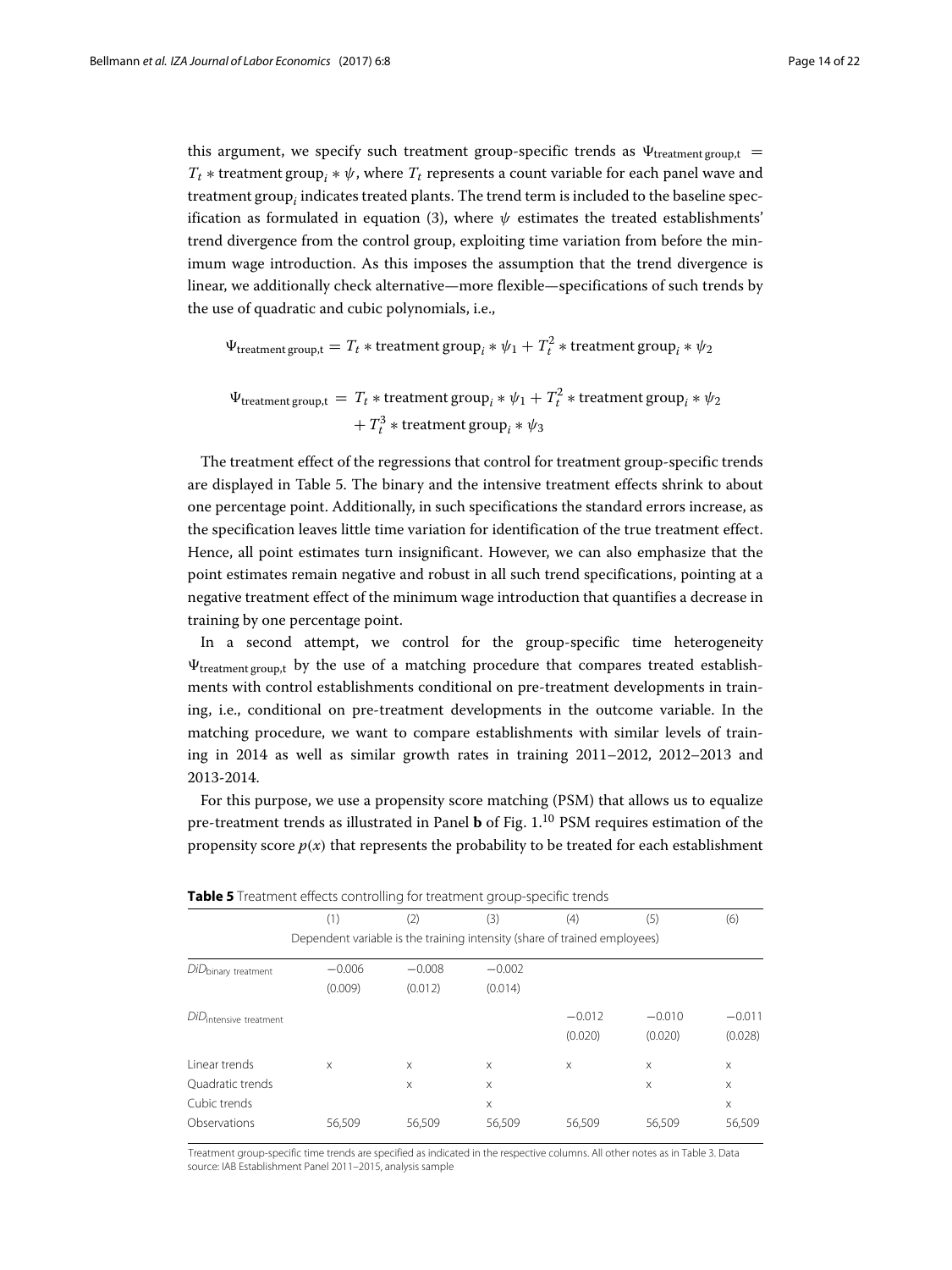in the data, which is an estimation of the treatment group identifier on the pre-treatment training level and pre-treatment growth rates of training as explanatory variables. Based on this prerequisite estimation, the treatment effect on the treated establishments can be formalized as follows:

<span id="page-14-1"></span>
$$
ATT^{PSM} = \frac{1}{N_{treated}} \sum_{i \in N_{treated}} [\Delta^{2015-14} \text{training}_i - \Delta^{2015-14} \widehat{\text{training}}_{M(i)|p(x)}]
$$
(4)

where the outcome of interest is the growth in the training intensity (share of trained employees) from 2014 to 2015. For each treated establishment *i*, this outcome variable is compared with a group of establishments from the control group, i.e., close matches defined as  $M(i)$ , where the match-defining proximity is evaluated from the propensity score  $p(x)$ . The difference between the average of the treated establishments' training growth and matched control group's average training growth defines the treatment effect on the treated establishments.

The estimates in Table [6](#page-14-0) present the average treatment effects on the treated establishments based on the propensity score matching procedure in equation [\(4\)](#page-14-1), where the group of similar matches is defined by radius matching with a caliper of 0.03 percentage points. From a visual inspection of the pre-treatment trends of the treatment and the control group in Panel **b** of Fig. [1,](#page-12-0) this procedure serves to equalize trends, but it is insensitive to the point estimate of interest.<sup>11</sup> The effect in column  $(1)$  reveals a reduction in training by about −2.9 percentage points. A crucial assumption for propensity score matching is sufficient common support, i.e., a sufficiently large number of control establishments that are similar compared with their treated counterparts. As a robustness check, we follow the suggestion by Imbens [\(2015\)](#page-21-34) and use a trimming procedure that reduces the analysis sample based on the support in the propensity score. In fact, we exclude 5% of the treated establishments whose propensity score has the least number of similar controls. The respective estimate is presented in column (2). As the point estimate remains unchanged, the trimming of the treatment group does not affect our results.

As the application of propensity score matching requires a binary treatment assignment, we cannot directly use the intensity treatment in our PSM. However, we follow a suggestion by Imbens and Wooldridge [\(2009\)](#page-21-35) in using two separate binary treatments, dif-

| <b>Table 6</b> Treatment effects of a radius matching on pre-treatment trends |                                                                           |             |            |           |  |  |  |
|-------------------------------------------------------------------------------|---------------------------------------------------------------------------|-------------|------------|-----------|--|--|--|
|                                                                               | J)                                                                        |             | (3)        | (4)       |  |  |  |
|                                                                               | Dependent variable is the training intensity (share of trained employees) |             |            |           |  |  |  |
| $ATT_{\text{binary treatment}}$                                               | $-0.029***$                                                               | $-0.029***$ |            |           |  |  |  |
|                                                                               | (0.010)                                                                   | (0.009)     |            |           |  |  |  |
| $ATT$ low treatment intensity                                                 |                                                                           |             | $-0.026**$ |           |  |  |  |
|                                                                               |                                                                           |             | (0.010)    |           |  |  |  |
| $ATT_{\text{low treatment intensity}}$                                        |                                                                           |             |            | $-0.034*$ |  |  |  |
|                                                                               |                                                                           |             |            | (0.018)   |  |  |  |
| Establishments                                                                | 6724                                                                      | 6703        | 6453       | 5958      |  |  |  |

<span id="page-14-0"></span>

| Table 6 Treatment effects of a radius matching on pre-treatment trend |
|-----------------------------------------------------------------------|
|-----------------------------------------------------------------------|

ATT is the average treatment effect on the treated. Dependent variables is the "training intensity" capturing the fraction trained employees (in the respective year) as of all employees. Data source: IAB Establishment Panel 2011–2015 \*\*\*  $p < 0.01$ , \*\*  $p < 0.05$ , and \*  $p < 0.10$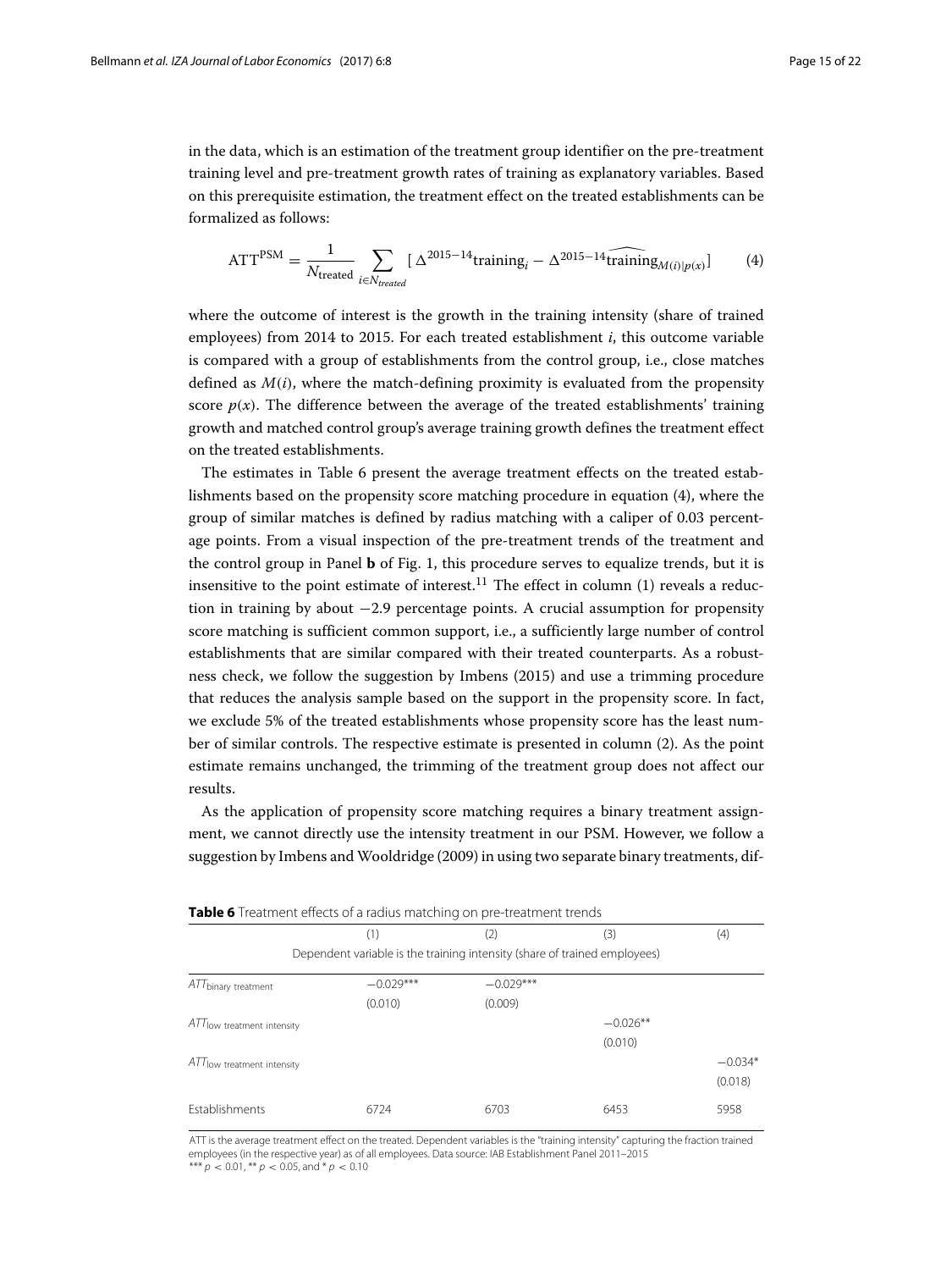fering in their treatment intensity (more or less than 50% of the employees were affected by the minimum wage introduction). We use both treatments in separate estimations and exclude observations marked by the alternative definition respectively. The results in columns (3) and (4) of Table [6](#page-14-0) reveal an effect on training which is slightly larger for the group of more severely affected establishments.

In total, the treatment effects from PSM reveal a robust negative effect on training, while providing an effective strategy to equalize pre-treatment trends. Combined with the baseline panel estimates in Tables [3](#page-9-1) and [4](#page-10-0) and the parametrization of group-specific trends in Table [5,](#page-13-0) the effect of the minimum wage introduction on training is in the range between −1 and −3 percentage points.

#### **4.4 Effect heterogeneities**

In what follows, we present heterogeneities of the effect of the minimum wage introduction on training. First, we estimate separate effects for competitive and non-competitive sectors. Thereafter, we use different outcome variables to estimate effects on three different types of training, on training with and without financial participation by the employees and on training by levels of qualification.

#### *4.4.1 Sectoral differences*

We first present separate treatment effects for groups of sectors by competitiveness.<sup>12</sup> In contrast to the standard human capital theory, the contribution by Acemoglu and Pischke [\(2003\)](#page-21-12) shows that effects of minimum wages on training can be positive when labor markets are less competitive, i.e., when rents are prevalent in the market. As these rents are productivity-dependent, employers have an incentive to restore such rents by increasing the productivity through training. Minimum wages would otherwise redistribute the rents to the employees' side. In situations without minimum wages, it is less likely that the establishments attempt to enlarge rents via productivityenhancing training without an employees' participation. This would be considered as unfair and would probably have negative consequences for the firm by reactions of the employees.

Table [7](#page-16-0) shows that the adverse effect of the minimum wage introduction on training is much stronger in competitive than in less competitive sectors. Looking at the incidence of training, we observe significant effects for competitive sectors while the effect for non-competitive sectors is insignificant. When we view the training intensity, we find insignificant effects in both sectors but the negative coefficient is absolutely larger in competitive sectors. Our results do not support the prediction that minimum wages positively affect training in less competitive sectors (here services). However, we cannot exclude that under weak competition, the negative minimum wage effect on training is reduced.

#### *4.4.2 Types of training*

The data provide us with information on the types of training at the respective establishments allowing a distinction between external courses, internal courses, and on-the-job training. We use this information as separate outcome variables in separate regressions. Table [8](#page-16-1) demonstrates that the introduction of the minimum wage reduces the training for all three types. No systematic differences can be observed.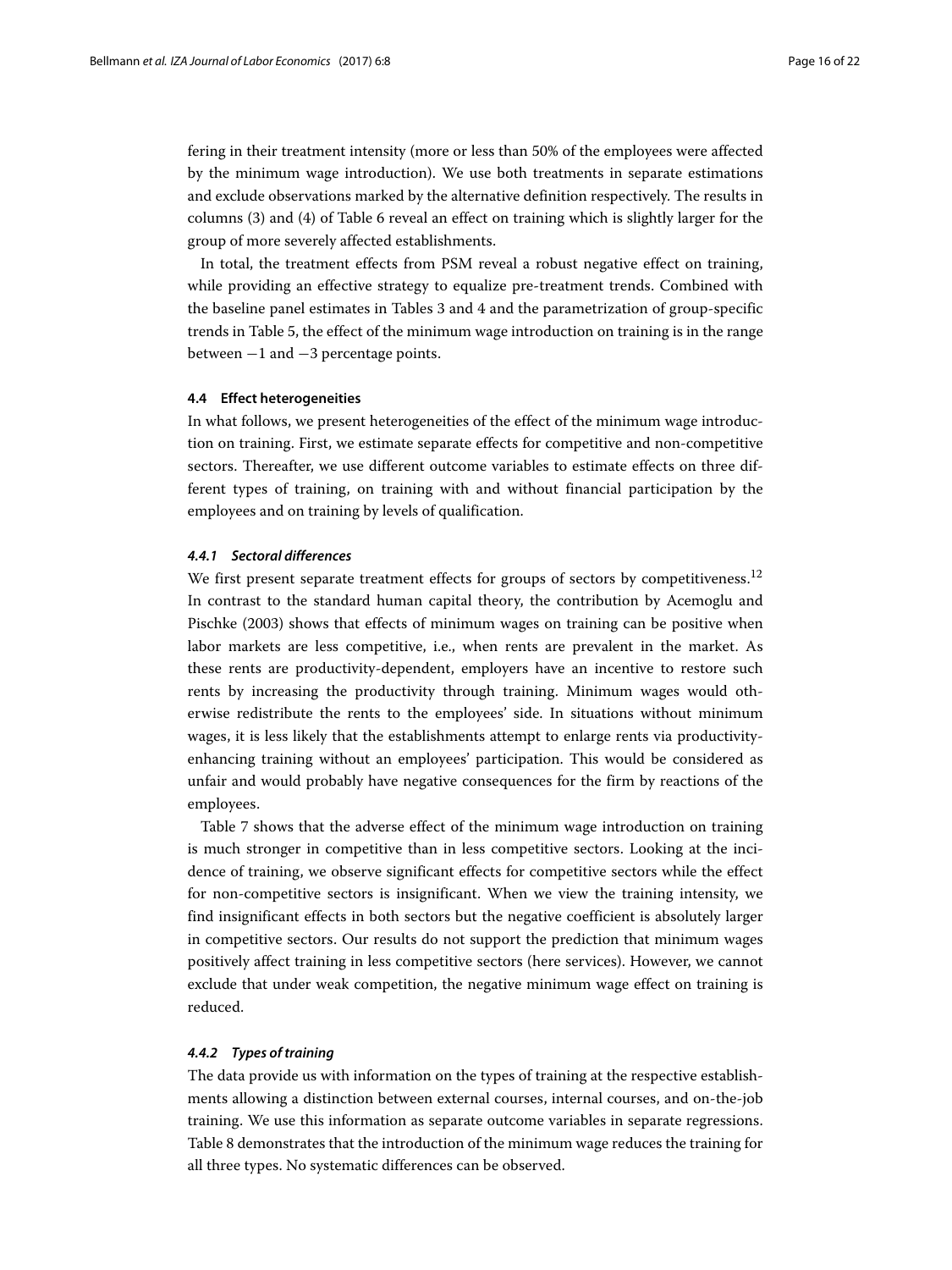| Dependent variable is the training intensity (share of trained employees) |                     |          |                         |          |  |  |
|---------------------------------------------------------------------------|---------------------|----------|-------------------------|----------|--|--|
|                                                                           | (1)                 | (2)      | (3)                     | (4)      |  |  |
|                                                                           | Competitive sectors |          | Non-competitive sectors |          |  |  |
| DiD <sub>binary</sub> treatment                                           | $-0.038***$         |          | $-0.002$                |          |  |  |
|                                                                           | (0.013)             |          | (0.013)                 |          |  |  |
| DiD <sub>intensive treatment</sub>                                        |                     | $-0.039$ |                         | $-0.032$ |  |  |
|                                                                           |                     | (0.026)  |                         | (0.024)  |  |  |
| Observations                                                              | 17,492              | 17,492   | 15,121                  | 15,121   |  |  |

<span id="page-16-0"></span>

| <b>Table 7</b> Treatment effects on training in competitive and non-competitive sectors |  |  |
|-----------------------------------------------------------------------------------------|--|--|
|                                                                                         |  |  |

The definition of competitive and non-competitive sectors is described in footnote 6. Further notes as in Table [3.](#page-9-1) Data source: IAB Establishment Panel 2011–2015

#### *4.4.3 Financial participation of the employees*

We now differentiate by training that is purely employer-financed and training with financial participation of the employees. Workers who themselves contribute to training by financial participation view training especially as a long-run mean of climbing the career ladder. They are investing in their future jobs and income streams. However, from the workers' perspective, the minimum wage induces an incentive to reduce training activities as marginal returns could be reduced when the minimum wage compresses the wage distribution or when workers expect a permanent wage compression such that skill premiums become less pronounced. On the other hand, employees may face a demandinduced incentive for skill accumulation (Cahuc and Michel [1996\)](#page-21-16). Hence, the effect on employee-financed training is theoretically ambiguous. By contrast, employers have a clear cost-reducing incentive and are therefore predicted to decrease firm-financed training activities.

Table [9](#page-17-0) demonstrates negative effects on the training incidence and the training intensity when it is purely firm-financed. However, we do not observe any significant effect on training that is completely or at least partially financed by employees. This result is in line with the theoretical expectation that employers try to reduce costs of training. Employees may still have an incentive to invest in human capital accumulation through training, and therefore, they participate in training costs if they are not financially constrained.<sup>13</sup>

<span id="page-16-1"></span>

| <b>Table o</b> Separate treatment effects on types of training            |                      |                       |                      |                                                                                           |                      |                        |
|---------------------------------------------------------------------------|----------------------|-----------------------|----------------------|-------------------------------------------------------------------------------------------|----------------------|------------------------|
| Dependent variable is the training intensity (share of trained employees) |                      |                       |                      |                                                                                           |                      |                        |
|                                                                           | (1)                  | (2)                   | (3)                  | (4)                                                                                       | (5)                  | (6)                    |
|                                                                           |                      |                       |                      | External courses Internal courses On-the-job External courses Internal courses On-the-job |                      |                        |
| DiD <sub>binary</sub> treatment                                           | $-0.013*$<br>(0.008) | $-0.016**$<br>(0.007) | $-0.014*$<br>(0.008) |                                                                                           |                      |                        |
| DiD <sub>intensive treatment</sub>                                        |                      |                       |                      | $-0.033**$<br>(0.014)                                                                     | $-0.026*$<br>(0.014) | $-0.038***$<br>(0.014) |
| Observations                                                              | 56,470               | 56.470                | 56,470               | 56,470                                                                                    | 56.470               | 56.470                 |

| Table 8 Separate treatment effects on types of training |  |  |
|---------------------------------------------------------|--|--|
|                                                         |  |  |

Dependent variables are the shares of trained employees with access to the types of training indicated by column titles. Training "on-the-job" includes training on-the-job in the narrow sense, quality circles, job rotation, and self-learning programs. Further notes as in Table [3.](#page-9-1) Data source: IAB Establishment Panel 2011-2015, analysis sample

\*\*\* $p < 0.01$ , \*\* $p < 0.05$ , and \* $p < 0.10$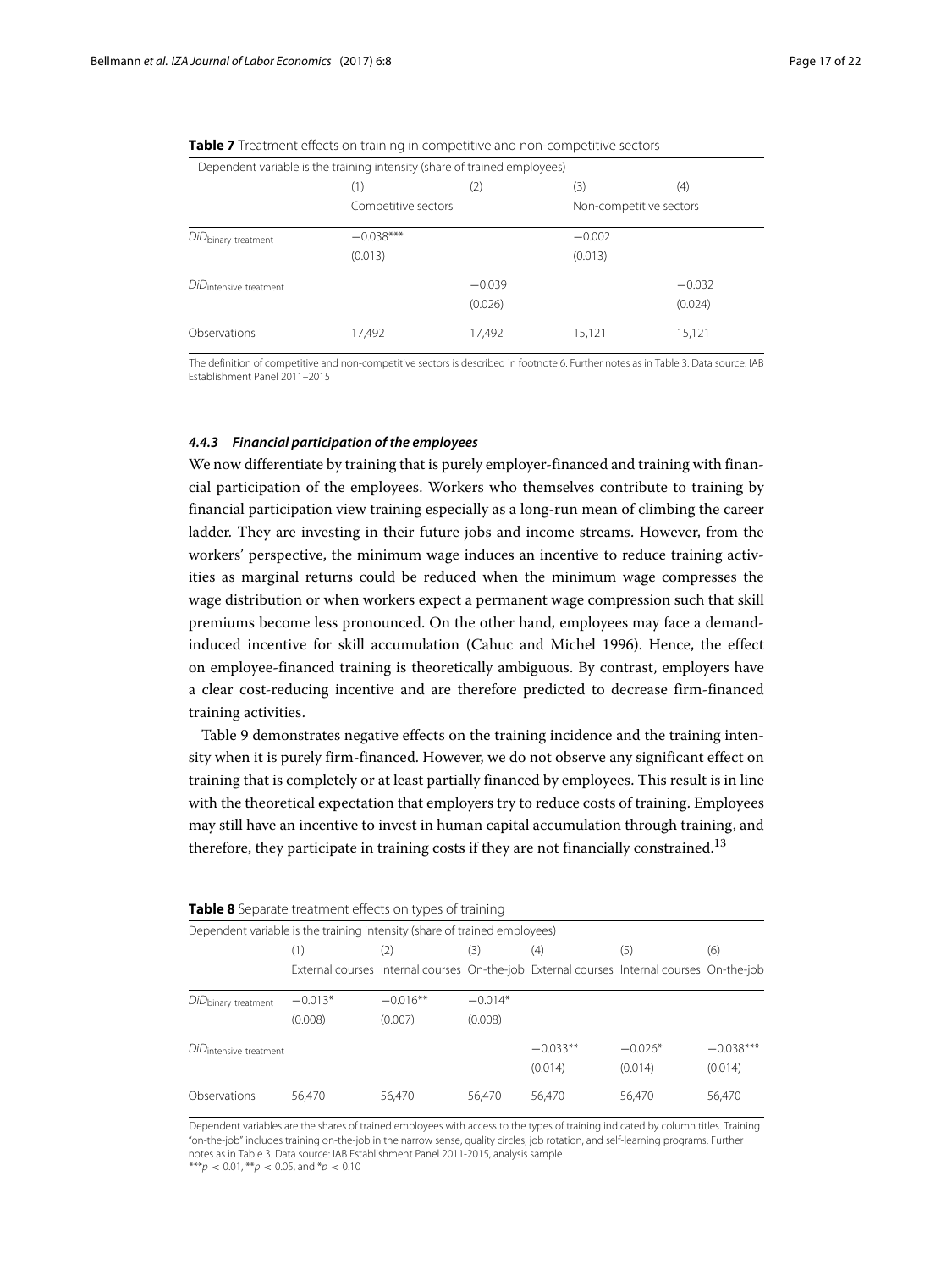|                                    | Dependent variable is the training intensity (share of trained employees) |               |                         |               |
|------------------------------------|---------------------------------------------------------------------------|---------------|-------------------------|---------------|
|                                    | (1)                                                                       | (2)           | (3)                     | (4)           |
|                                    | Financial participation                                                   | Firm financed | Financial participation | Firm financed |
| DiD <sub>binary</sub> treatment    | $-0.003$                                                                  | $-0.015*$     |                         |               |
|                                    | (0.007)                                                                   | (0.009)       |                         |               |
| DiD <sub>intensive treatment</sub> |                                                                           |               | $-0.017$                | $-0.033*$     |
|                                    |                                                                           |               | (0.011)                 | (0.017)       |
| Observations                       | 31,080                                                                    | 31,080        | 31,080                  | 31,080        |

<span id="page-17-0"></span>

| Table 9 Treatment effects on training by financial participation at training costs |  |  |
|------------------------------------------------------------------------------------|--|--|
|                                                                                    |  |  |

Financial participation implies that the training is either fully or partially financed by the employees. Further notes as in Table [3.](#page-9-1) Data source: IAB Establishment Panel 2011, 2013 and 2015. Training by financial participation of the employees was not included in 2012 and 2014

#### *4.4.4 Effects by workers' qualification*

Finally, the IAB Establishment Panel contains information on whether the participants in training were unskilled workers, workers with a vocational certificate, or employees with a university degree have participated in training. This distinction allows us to add to the literature, where effects on training are mostly analyzed irrespective of the workers' initial education. The relevance draws on the possibility that firms may change the provision of training not only for low-qualified minimum wage workers but they may also adjust the provision of training measures for skilled personnel in order to compensate for the costs induced by the minimum wage.

However, we cannot distinguish between treated and untreated workers by skill levels. Hence, we have to be cautious when relating skills groups to the minimum wage. Nevertheless, we can estimate the reduced form effect of the minimum wage introduction on the training by skill groups. If the respective treatment effect on unskilled workers is negative, this could imply that

- Training is reduced for minimum wage affected and unaffected unskilled workers
- Training of affected workers increases and that of unaffected workers decreases, where the latter effect overcompensates the former
- Training of non-affected workers increases and that of affected workers decreases, where the latter overcompensates the former.

The effects in Table [10](#page-18-1) do not show statistically significant effects on the training incidences for low and medium qualified workers (columns 1 to 2). This could be due to the fact that qualification decisions are involved in long-term considerations. However, it is interesting to note that the training incidence and intensity of high-skilled workers decreases—see columns (3) and (6). The latter effect is also observed for medium qualified employees—see column (5)—while the effect is insignificant for the low-skilled workers.

What might explain these effect differences? One possibility is that the previous training of workers with a university degree or a vocational certificate was much more intensive, so that a temporary reduction for these groups is less important. From a theoretical perspective, it seems plausible because the minimum wage induces an incentive for human capital accumulation among the least skilled, as the relative labor demand shifts towards relatively more skilled workers (see Section [2\)](#page-1-0). This pressure to invest in training at the employees' side contrasts the cost-saving argument on the employers' side, such that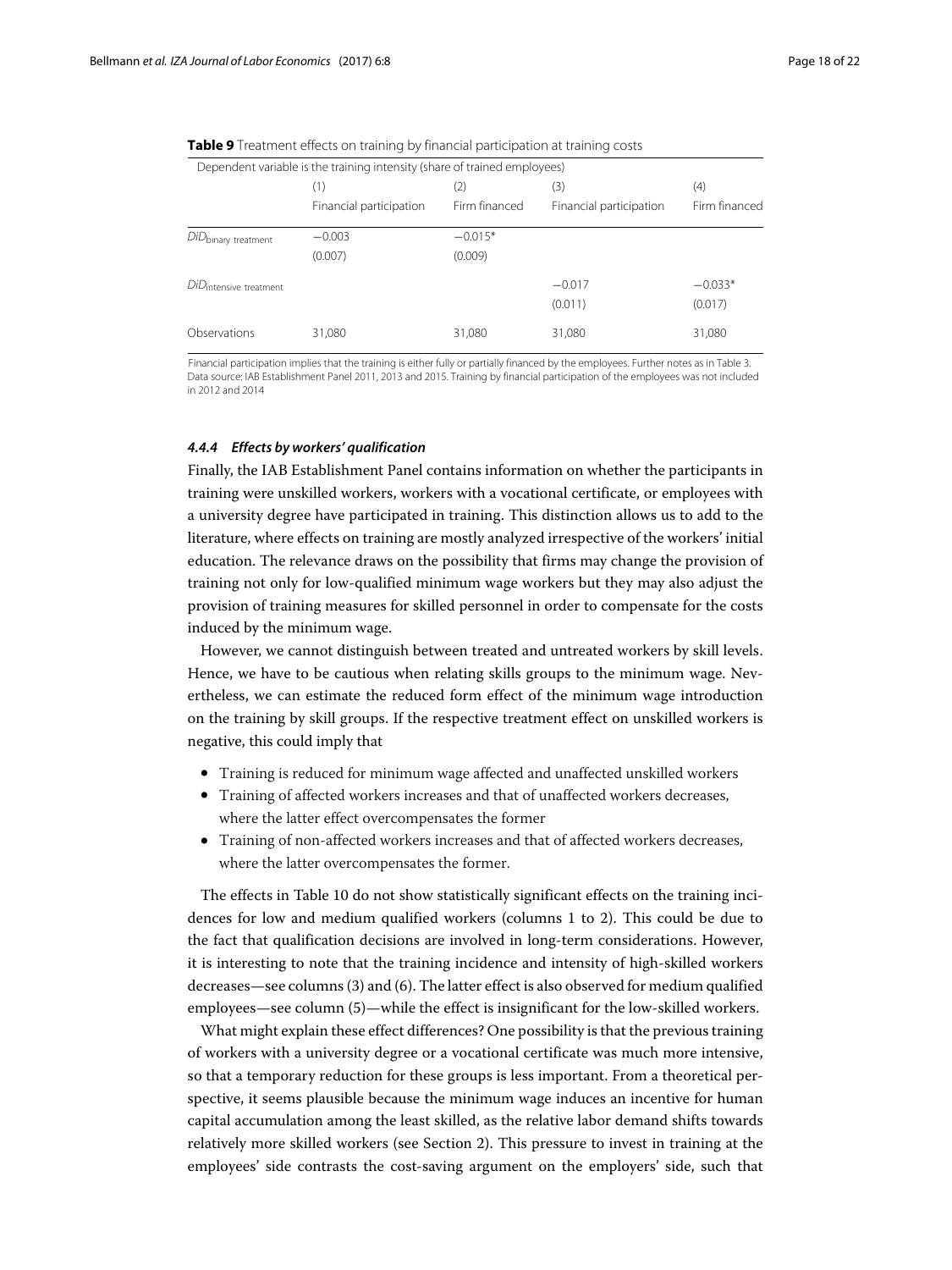| Dependent variable is the training intensity (share of trained employees) |                                                                                             |          |            |          |            |            |  |
|---------------------------------------------------------------------------|---------------------------------------------------------------------------------------------|----------|------------|----------|------------|------------|--|
|                                                                           | (1)                                                                                         | (2)      | (3)        | (4)      | (5)        | (6)        |  |
|                                                                           | Low qualified Medium qualified High qualified Low qualified Medium qualified High qualified |          |            |          |            |            |  |
| DiD <sub>binary</sub> treatment                                           | $-0.003$                                                                                    | $-0.010$ | $-0.004**$ |          |            |            |  |
|                                                                           | (0.003)                                                                                     | (0.007)  | (0.002)    |          |            |            |  |
| DiD <sub>intensive treatment</sub>                                        |                                                                                             |          |            | $-0.011$ | $-0.026**$ | $-0.005**$ |  |
|                                                                           |                                                                                             |          |            | (0.008)  | (0.012)    | (0.002)    |  |
| Observations                                                              | 44.160                                                                                      | 45.994   | 45.388     | 44.160   | 45.994     | 45,388     |  |

<span id="page-18-1"></span>

| Table 10 Treatment effects on training by skill levels of employees |  |  |  |  |  |  |  |
|---------------------------------------------------------------------|--|--|--|--|--|--|--|
|---------------------------------------------------------------------|--|--|--|--|--|--|--|

Notes as in Table [3.](#page-9-1) Data source: IAB Establishment Panel 2011, 2013, 2014 and 2015. The differentiation by skill level was not included in the 2012's panel wave

an insignificant effect seems plausible. Once more, we should emphasize that training decisions are based on long-term considerations and insofar not all effects can be captured in the first post-reform year, especially because the substitution between skilled and unskilled is highly expansive. Nevertheless, we believe that long-term oriented establishments start early with adjustment measures, as this is advantageous over reluctant behavior.

Another contrasting argument may be that training activities are increased for lowskilled hires because of a rise in skill demand for vacancies paid at the level of the minimum wage (Gürtzgen et al. [2016\)](#page-21-17). It seems plausible that the respective applicants have to finance the acquisition of these skills if they cannot supply a sufficiently high productivity. However, as the data do not include information on the financial burden of training costs by skill levels, we cannot rule out employer-financed training for such hires.

#### <span id="page-18-0"></span>**5 Conclusions**

We analyze effects of the introduction of the new statutory minimum wage on firmlevel training in Germany. Human capital theory predicts that binding minimum wages prohibit wage cuts that are used by employers to finance training. If training costs are not offset by an increase in productivity, firms have to cut training costs. However, this pessimistic prediction can be relaxed when labor market frictions allow for productivitydependent rents (Acemoglu and Pischke [2003\)](#page-21-12). Moreover, an increase of relative demand for skilled workers may induce an incentive for human capital accumulation.

We apply a difference-in-differences estimation to data from the IAB Establishment Panel, a panel data set with comprehensive information on training and the bite of the minimum wage. The results do not provide evidence for a decrease in training incidence. However and more importantly, we find fairly robust evidence for a decrease in the training intensity (i.e., share of trained employees) in establishments affected by the minimum wage. The estimated effects of the binary treatment on the training intensity is roughly −1.8 percentage points across all specifications, including estimations with and without covariates. Under the consideration of an intensive treatment variable, the percentage point effect ranges between −0.039 and −0.041. Moreover, we find robust effects on different types of training, indicating that the reduction in training is not compensated by a change in the quality of such training.

When we estimate separate effects for rather competitive and non-competitive sectors, we find that the negative effects on the training intensity are driven by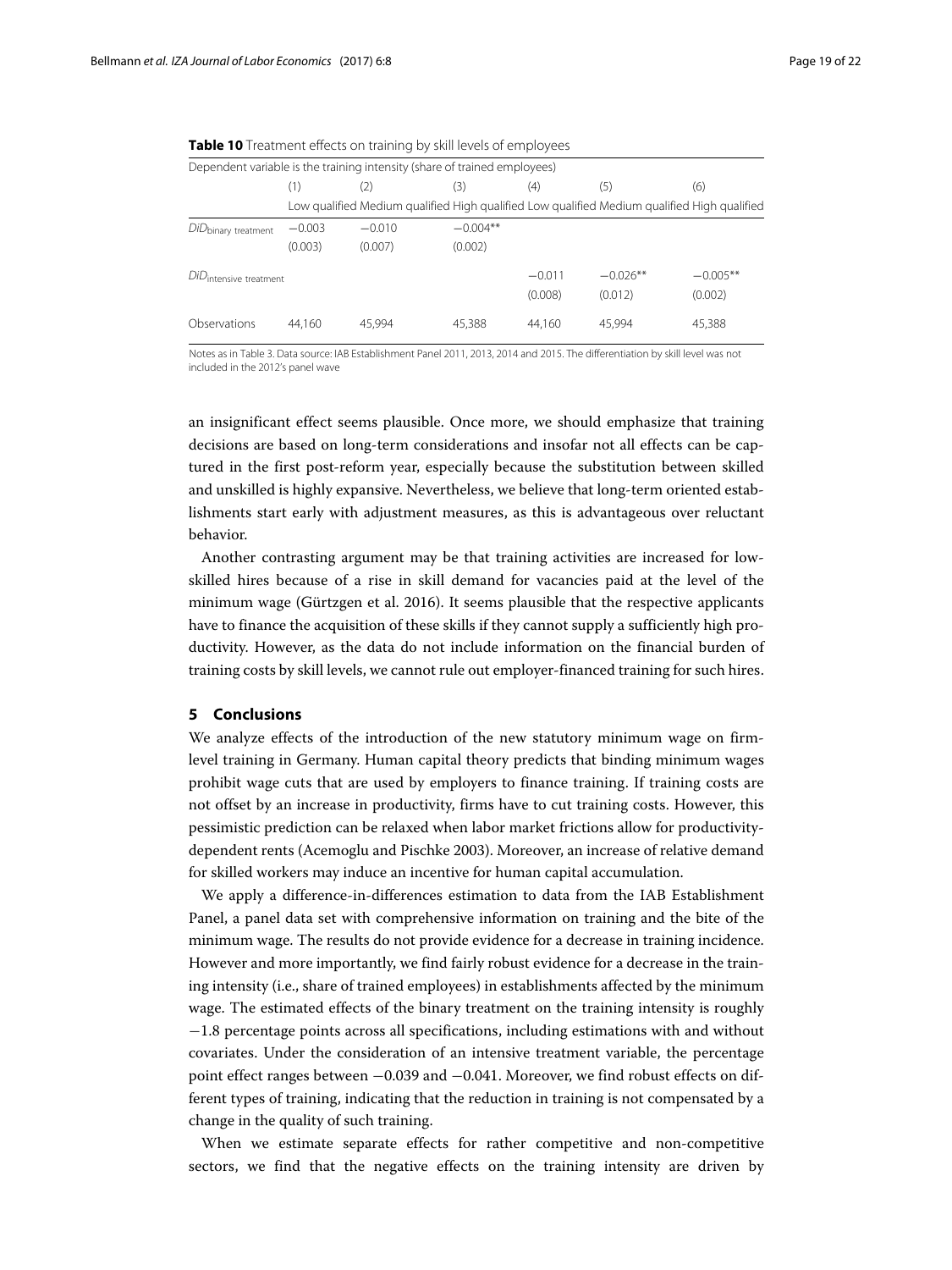competitive sectors, whereas the effect in non-competitive sectors remains inconclusive. This effect heterogeneity corroborates predictions by Acemoglu and Pischke [\(2003\)](#page-21-12) who have shown that market frictions and productivity-dependent rents can, in fact, allow for a positive effect of minimum wages on training. We also demonstrate that the minimum wage mostly affected employer-financed training but not training that is at least partially financed by employees. We conclude that employers have a minimum wage induced incentive to cut training costs when they cannot devise improved training regimes that would provide net productivity increases. The employees' incentives for human capital accumulation seem to be unchanged.

We finally present separate effects by skill groups. The results show that the effect is mostly driven by a reduction of training for medium and highly qualified employees. While this is at odds with predictions by Lechthaler and Snower [\(2008\)](#page-21-15), it could well be that employers cannot further risk a diminishing productivity of low-skilled employees, and in contrast, they are able to cut training costs of employees that are typically not concerned by minimum wages.

As a caveat concerning our analysis, we should stress that it assesses short-run effects that were measured in the 3rd quarter of 2015, the year in which the minimum wage was introduced. As the effects of the minimum wage may – or may not – emerge in a longer-term adjustment period, we recommend further studies on this issue in the long-run. Such a long-run analysis would complement our results by capturing lagged training adjustments that should be equally important to policy makers. We also suggest supplementary analyses that look at the individual level independent of the workplace dimension. It is possible that the minimum wage affects human capital accumulation outside the workplace, which is neglected in our firmlevel analysis. We further encourage an analysis that relates minimum wage effects on training to employment effects. It seems plausible that a reduction of costs (through a decline in employer-financed training) has helped to maintain the size of the workforce.

#### **Endnotes**

 $<sup>1</sup>$  Such exemptions include young employees until 18 years of age, apprentices, intern-</sup> ships with a maximal duration of 3 months, long-term unemployment during the first 6 months of a subsequent employment, and volunteers. Until the end of 2017 already existing sectoral minimum wages were allowed to undercut the new statutory minimum wage.

<sup>2</sup>A detailed graphical description of this concept is presented in the figure of Additional file [1.](#page-20-0)

<sup>3</sup> Comprehensive descriptions of the IAB Establishment Panel are provided by Fischer et al. [\(2009\)](#page-21-36) or Ellguth et al. [\(2014\)](#page-21-37).

<sup>4</sup> In a comparison of the survey sample with the population of all establishments in Germany, Bossler et al. [\(2017\)](#page-21-38) do not detect any meaningful selectivity in the survey response.

<sup>5</sup>In panel years before 2014, respondents were allowed to report the number of training measures instead of trained employees. This alternative reporting option was used by approximately 15% of the establishments and causes an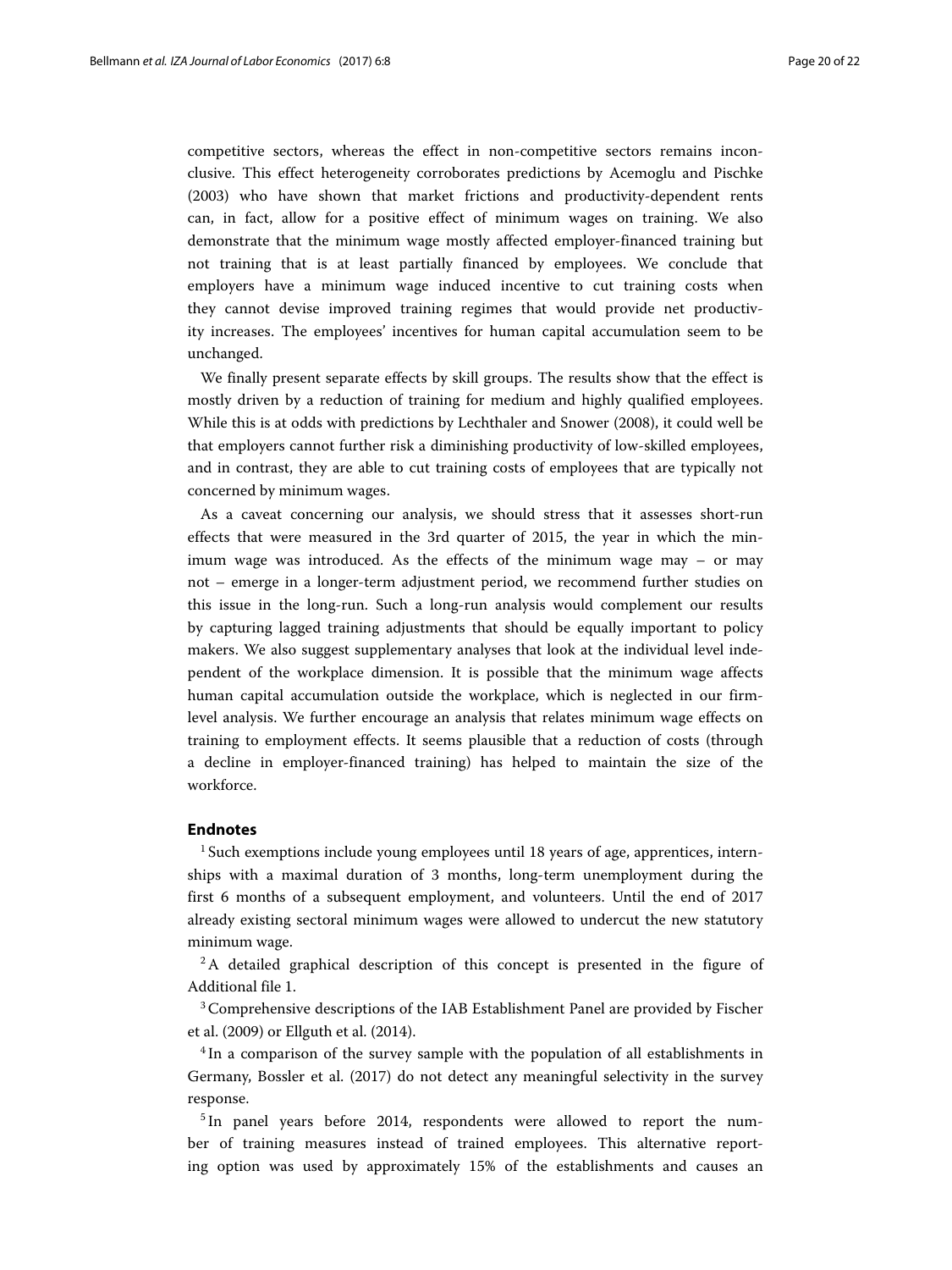inconsistency within these years but also across time. We impute the number of trained employees for such cases using the procedure by Stegmaier [\(2012\)](#page-21-39) and Hinz [\(2016\)](#page-21-40). However, an exclusion of such observations of the waves 2011, 2012 and 2013 from our analysis sample does not cause any significant changes to our results.

<sup>6</sup>We report inference based on standard errors clustered at the establishment level.

7The test statistic of the Breusch-Pagan Lagrange multiplier test is 26,958.89 (*p* value 0.0000). Hence, the null hypothesis of zero firm-level variation is clearly rejected. The chi-squared test statistic of the Hausman test is 54.13 (*p*-value 0.0000). This rejection implies that firm-specific effects are correlated with time-varying observables pointing at the importance of fixed effect estimation.

<sup>8</sup> Results of these non-linear estimations are available on request.

<sup>9</sup> Training at a specific workplace can comprise all three types of training.

10We use a radius matching procedure as this equalizes trends, see Panel **b** of Fig. [1.](#page-12-0) While other matching procedures such as the kernel matching or nearest neighbor matching allow us to replicate the treatment effects, they fail to equalize trends from a visual inspection.

 $11$ <sup>11</sup> The results are robust to alternative sizes of the caliper. Setting the caliper to values ranging between 0.01 and 0.06 yields point estimates ranging between −0.02 and −0.03.

 $12$  We use a distinction by sectors based on the results by Bachmann and Frings [\(2017\)](#page-21-41) who estimate the extent of sector-specific monopsony power from elasticities of job-tojob transitions. Based on their results, all manufacturing sectors are competitive, whereas among the services, wholesale, retailing, hotels and restaurants, and other services, nonindustrial organizations, and the public services are characterized by a high extend of monopsony power.

<sup>13</sup> The case of financial constraints is discussed by Acemoglu and Pischke [\(2003\)](#page-21-12).

### **Additional file**

<span id="page-20-0"></span>**[Additional file 1:](http://dx.doi.org/10.1186/s40172-017-0058-z)** Minimum wages and training in monopsonistic labor market as derived by Acemoglu and Pischke [\(2003\)](#page-21-12). The file describes the basic theoretical idea of the theory in Acemoglu and Pischke [\(2003\)](#page-21-12) from a graph. (PDF 44 kb)

#### **Acknowledgements**

We thank the editor, Pierre Cahuc, and two reviewers for very helpful comments, and we are grateful to Silke Anger and Robert A. Hart for fruitful discussions. We also thank the participants of the 2016 workshop on labor market policy in Halle and the German Economic Association's 2016 meeting of the standing field committee on education economics in Bamberg.

Responsible editor: Pierre Cahuc

#### **Competing interests**

The IZA Journal of Labor Economics is committed to the IZA Guiding Principles of Research Integrity. The authors declares that they have observed these principles.

#### **Publisher's Note**

Springer Nature remains neutral with regard to jurisdictional claims in published maps and institutional affiliations.

#### **Author details**

1Institute for Employment Research (IAB), Regensburger Str. 104, 90478 Nuremberg, Germany. 2Friedrich-Alexander-University of Erlangen-Nuremberg, Erlangen, Germany. 3IZA, Bonn, Germany. 4The Labor and Socio-Economic Research Center (LASER) of the University of Erlangen-Nuremberg, Nuremberg, Germany. 5University of Applied Sciences, Koblenz, Germany. 6Leibniz University Hannover, Hannover, Germany.

Received: 18 January 2017 Accepted: 12 May 2017Published online: 29 June 2017